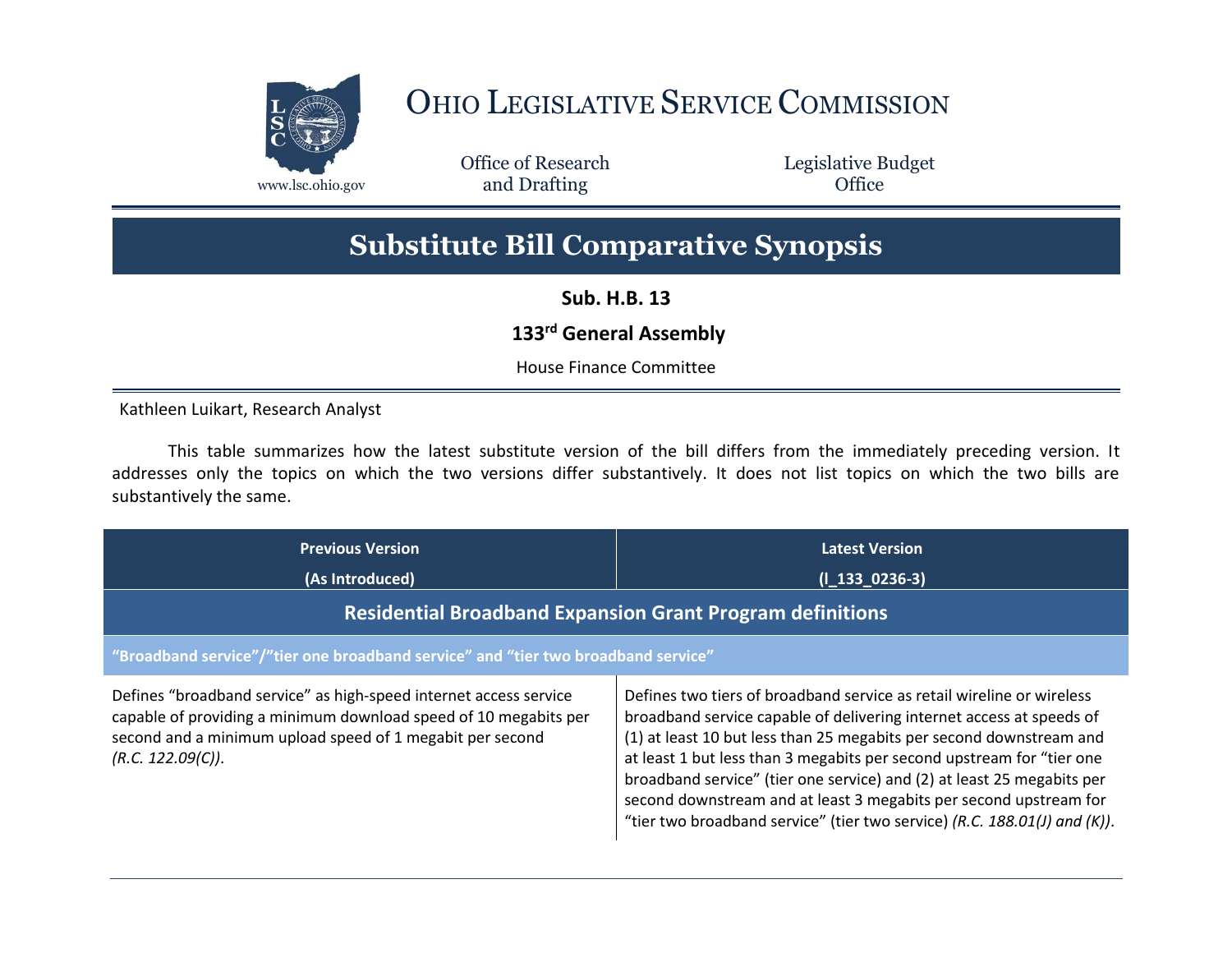| <b>Previous Version</b><br>(As Introduced)                                                                                                                                                                                                                                                                                              | <b>Latest Version</b><br>$(I_133_0236-3)$                                                                                                                                                                                                                                                                                                                                                                                                                                                                                                                                                                                                                   |
|-----------------------------------------------------------------------------------------------------------------------------------------------------------------------------------------------------------------------------------------------------------------------------------------------------------------------------------------|-------------------------------------------------------------------------------------------------------------------------------------------------------------------------------------------------------------------------------------------------------------------------------------------------------------------------------------------------------------------------------------------------------------------------------------------------------------------------------------------------------------------------------------------------------------------------------------------------------------------------------------------------------------|
| "Eligible area"/"unserved area"                                                                                                                                                                                                                                                                                                         |                                                                                                                                                                                                                                                                                                                                                                                                                                                                                                                                                                                                                                                             |
| Defines "eligible area" as a residential area within the boundaries of a<br>municipal corporation or township that is without access to broadband<br>service (R.C. 122.09(D)).                                                                                                                                                          | Defines "unserved area" as an area without access to tier one service<br>or tier two service, excluding an area where construction of a network<br>to provide tier one service or tier two service is in progress and is<br>scheduled to be completed within a two-year period (R.C. 188.01(M)).                                                                                                                                                                                                                                                                                                                                                            |
| "Eligible project"                                                                                                                                                                                                                                                                                                                      |                                                                                                                                                                                                                                                                                                                                                                                                                                                                                                                                                                                                                                                             |
| No provision.                                                                                                                                                                                                                                                                                                                           | Defines "eligible project" as a project to provide tier two service access<br>to residences in an unserved area or tier one area of a municipal<br>corporation or township that is eligible for funding under the bill<br>(R.C. 188.01(D)).                                                                                                                                                                                                                                                                                                                                                                                                                 |
| "Last mile"                                                                                                                                                                                                                                                                                                                             |                                                                                                                                                                                                                                                                                                                                                                                                                                                                                                                                                                                                                                                             |
| Defines "last mile" as the last portion of a physical broadband network<br>that connects an eligible area to the broader network used to provide<br>broadband service, including other network infrastructure needed<br>within the eligible area to provide broadband service to end users in<br>the eligible area (R.C. $122.09(E)$ ). | Specifies that the "last mile" means the last portion of a physical<br>broadband network that connects an eligible project to the broader<br>network used to provide tier two service to which all of the following<br>apply:<br>It includes other network infrastructure in the last portion that<br>$\blacksquare$<br>is needed to provide tier two service to residences as part of an<br>eligible project, but that does not include any portion of the<br>network that is outside of the last portion;<br>It is not required to be, or limited to, a specific distance<br>measurement of one mile or any other specific distance.<br>(R.C. 188.01(E).) |
| "Project sponsor"                                                                                                                                                                                                                                                                                                                       |                                                                                                                                                                                                                                                                                                                                                                                                                                                                                                                                                                                                                                                             |
| Defines "project sponsor" as a municipal corporation or township that<br>is applying for, or participating in, the residential broadband expansion                                                                                                                                                                                      | No provision.                                                                                                                                                                                                                                                                                                                                                                                                                                                                                                                                                                                                                                               |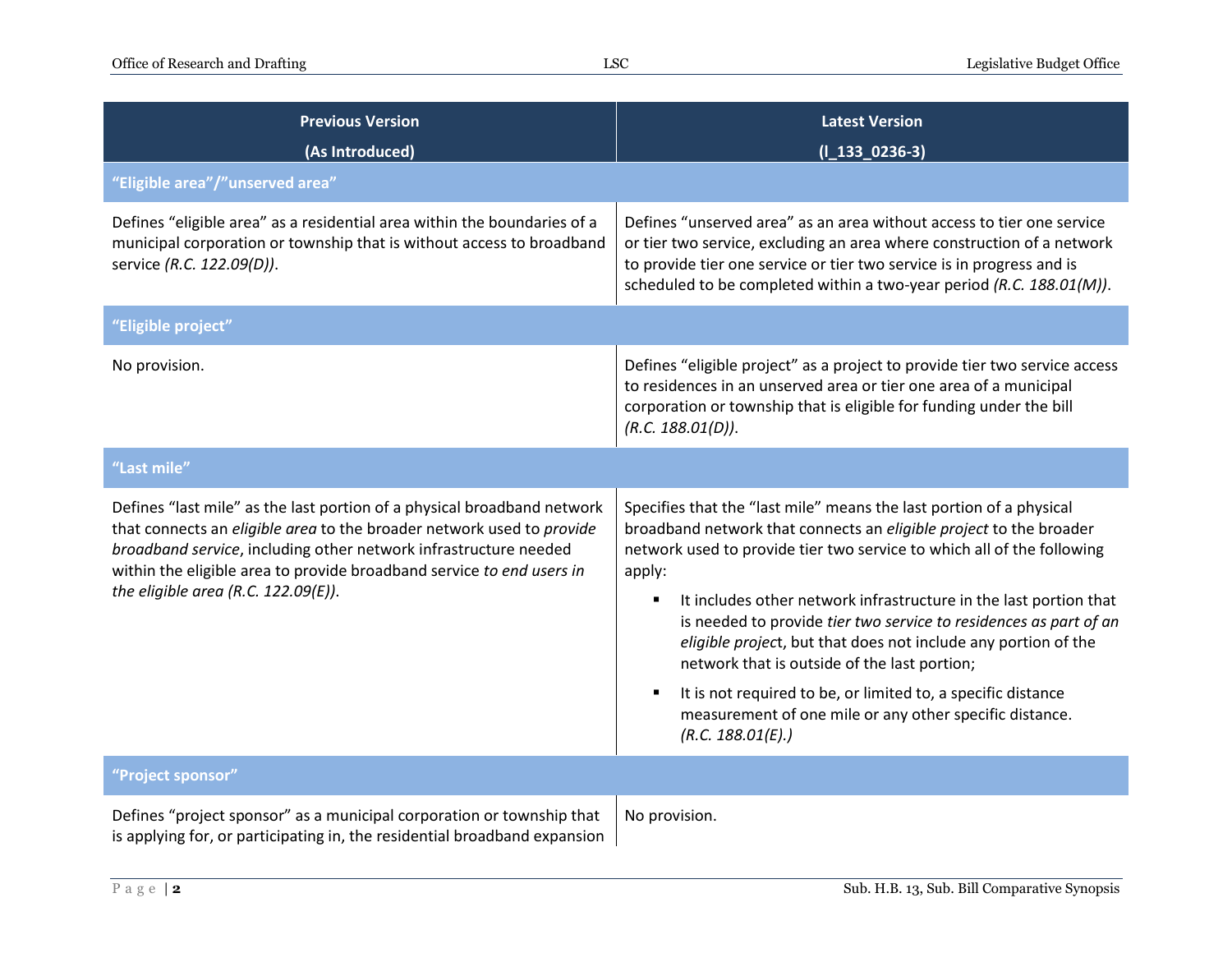| <b>Previous Version</b><br>(As Introduced)<br>(RBE) Program under the bill in order to provide broadband service to<br>an eligible area (R.C. 122.09 (F)).                                                                     | <b>Latest Version</b><br>$(I_133_0236-3)$                                                                                                                                                                                                                                                                                                                                                                        |
|--------------------------------------------------------------------------------------------------------------------------------------------------------------------------------------------------------------------------------|------------------------------------------------------------------------------------------------------------------------------------------------------------------------------------------------------------------------------------------------------------------------------------------------------------------------------------------------------------------------------------------------------------------|
| "Tier one area"                                                                                                                                                                                                                |                                                                                                                                                                                                                                                                                                                                                                                                                  |
| No provision.                                                                                                                                                                                                                  | Defines "tier one area" as an area with access to tier one service but<br>not tier two service and includes an area where construction of a tier<br>one service network is in progress and is scheduled to be completed in<br>two years. "Tier one area" excludes an area where construction of a<br>tier two service network is in progress and is scheduled to be<br>completed in two years. (R.C. 188.01(L).) |
| <b>Residential Broadband Expansion Grant Program</b>                                                                                                                                                                           |                                                                                                                                                                                                                                                                                                                                                                                                                  |
| <b>Creation of broadband expansion program</b>                                                                                                                                                                                 |                                                                                                                                                                                                                                                                                                                                                                                                                  |
| Requires the Director of Development Services (DSA Director) to<br>establish a RBE program to provide funds to assist with residential<br>broadband service expansion in eligible areas (R.C. 122.091).                        | Creates the Ohio Residential Broadband Expansion Grant Program<br>(grant program) within the Department of Commerce (Department)<br>(R.C. 188.01(F) and 188.03).                                                                                                                                                                                                                                                 |
| <b>Grants</b>                                                                                                                                                                                                                  |                                                                                                                                                                                                                                                                                                                                                                                                                  |
| Specifies that, subject to the availability of funds, the Development<br>Services Agency (DSA) must provide grants to project sponsors that<br>apply for grants to meet the project's broadband funding gap<br>(R.C. 122.091). | Requires the Department to receive and review applications for<br>program grants and send completed applications to the Broadband<br>Expansion Program Authority (Authority) for final review and award of<br>"program grant" money awarded under the grant program<br>(R.C. 188.03).                                                                                                                            |
| <b>Requirement for project to proceed</b>                                                                                                                                                                                      |                                                                                                                                                                                                                                                                                                                                                                                                                  |
| Requires that for a project to proceed the broadband funding gap for<br>each project must be funded (R.C. 122.096(A)).                                                                                                         | Specifies that an eligible project may not proceed unless the Authority<br>awards a program grant (R.C. 188.60(A)).                                                                                                                                                                                                                                                                                              |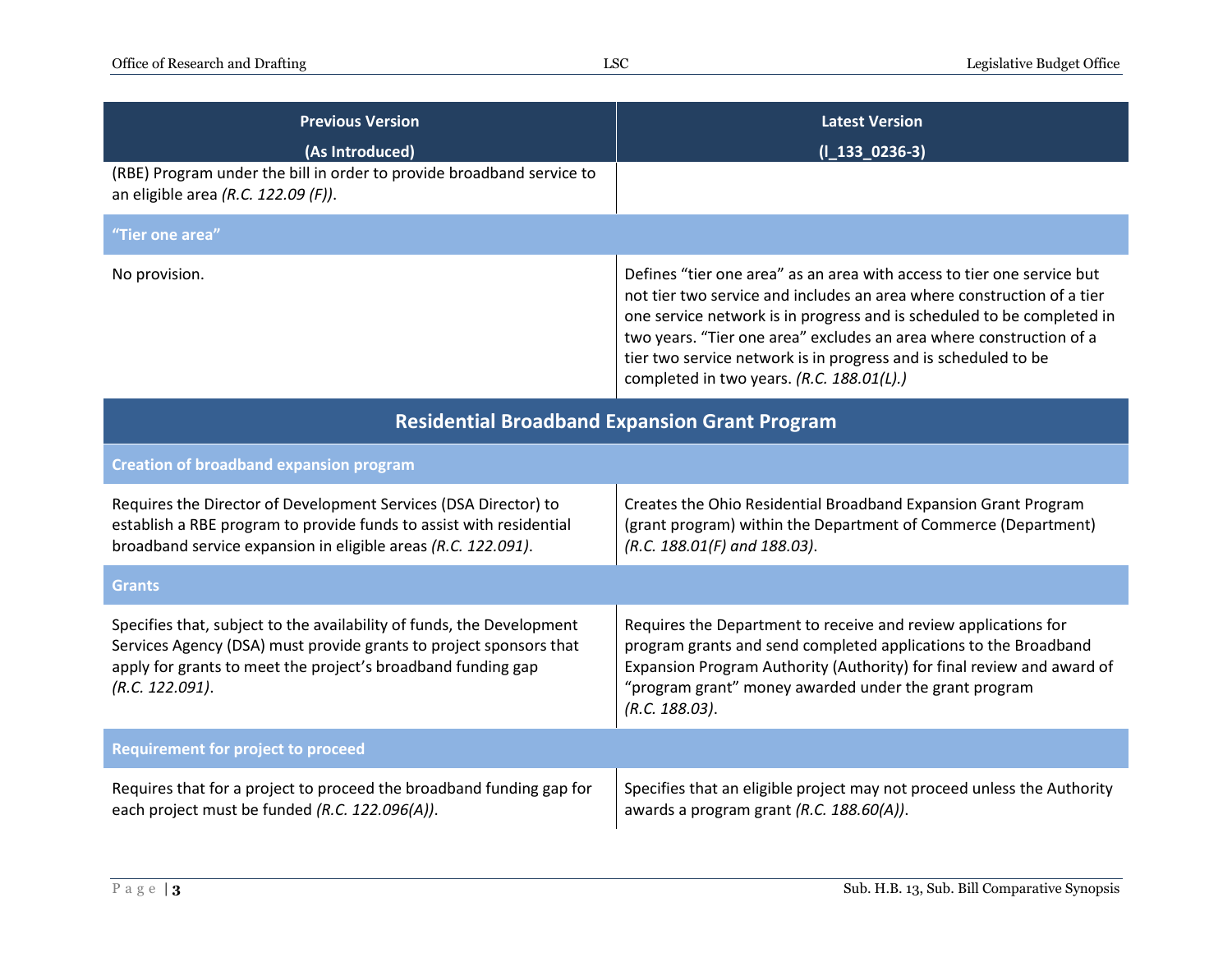| <b>Previous Version</b><br>(As Introduced)                                                                                                                                                                                                                                                                                                                                                                                                                                                                                                                                           | <b>Latest Version</b><br>$(I_133_0236-3)$                                                                                                                                         |  |
|--------------------------------------------------------------------------------------------------------------------------------------------------------------------------------------------------------------------------------------------------------------------------------------------------------------------------------------------------------------------------------------------------------------------------------------------------------------------------------------------------------------------------------------------------------------------------------------|-----------------------------------------------------------------------------------------------------------------------------------------------------------------------------------|--|
| <b>Broadband funding gap structure</b>                                                                                                                                                                                                                                                                                                                                                                                                                                                                                                                                               |                                                                                                                                                                                   |  |
| Requires one-third of the broadband funding gap to be funded with<br>grants awarded by DSA and the remaining two-thirds to be funded<br>with funds from a project sponsor and possibly the county in which the<br>project is located in a proportion agreed to by the project sponsor and<br>county (R.C. 122.096(A)(1) and (2)(a)).                                                                                                                                                                                                                                                 | No provision.                                                                                                                                                                     |  |
| Requirement to install last mile broadband infrastructure                                                                                                                                                                                                                                                                                                                                                                                                                                                                                                                            |                                                                                                                                                                                   |  |
| No provision.                                                                                                                                                                                                                                                                                                                                                                                                                                                                                                                                                                        | Requires a broadband provider to construct and install last mile<br>broadband infrastructure to the eligible project, after receiving a<br>program grant award (R.C. 188.60 (B)). |  |
| <b>Project sponsor process</b>                                                                                                                                                                                                                                                                                                                                                                                                                                                                                                                                                       |                                                                                                                                                                                   |  |
| Before a project sponsor submits an application to DSA for funding,<br>requires the sponsor to (1) identify an eligible area within municipal<br>corporation or township boundaries, (2) develop competitively neutral<br>technical project requirements, including that the project be capable<br>of providing broadband service within two years after DSA approval,<br>(3) determine the availability of sufficient project funds from the<br>project sponsor and county, and (4) conduct a competitive sealed<br>proposal process to select a broadband provider (R.C. 122.097). | No provision.                                                                                                                                                                     |  |
| <b>Competitive selection process</b>                                                                                                                                                                                                                                                                                                                                                                                                                                                                                                                                                 |                                                                                                                                                                                   |  |
| <b>Funding awarded after RFP process</b>                                                                                                                                                                                                                                                                                                                                                                                                                                                                                                                                             |                                                                                                                                                                                   |  |
| Establishes a selection process which permits a project sponsor to<br>award program funding to broadband providers after issuing a request<br>for proposals (RFP) under a competitive sealed proposal process<br>(R.C. 122.098 and 122.099).                                                                                                                                                                                                                                                                                                                                         | No provision.                                                                                                                                                                     |  |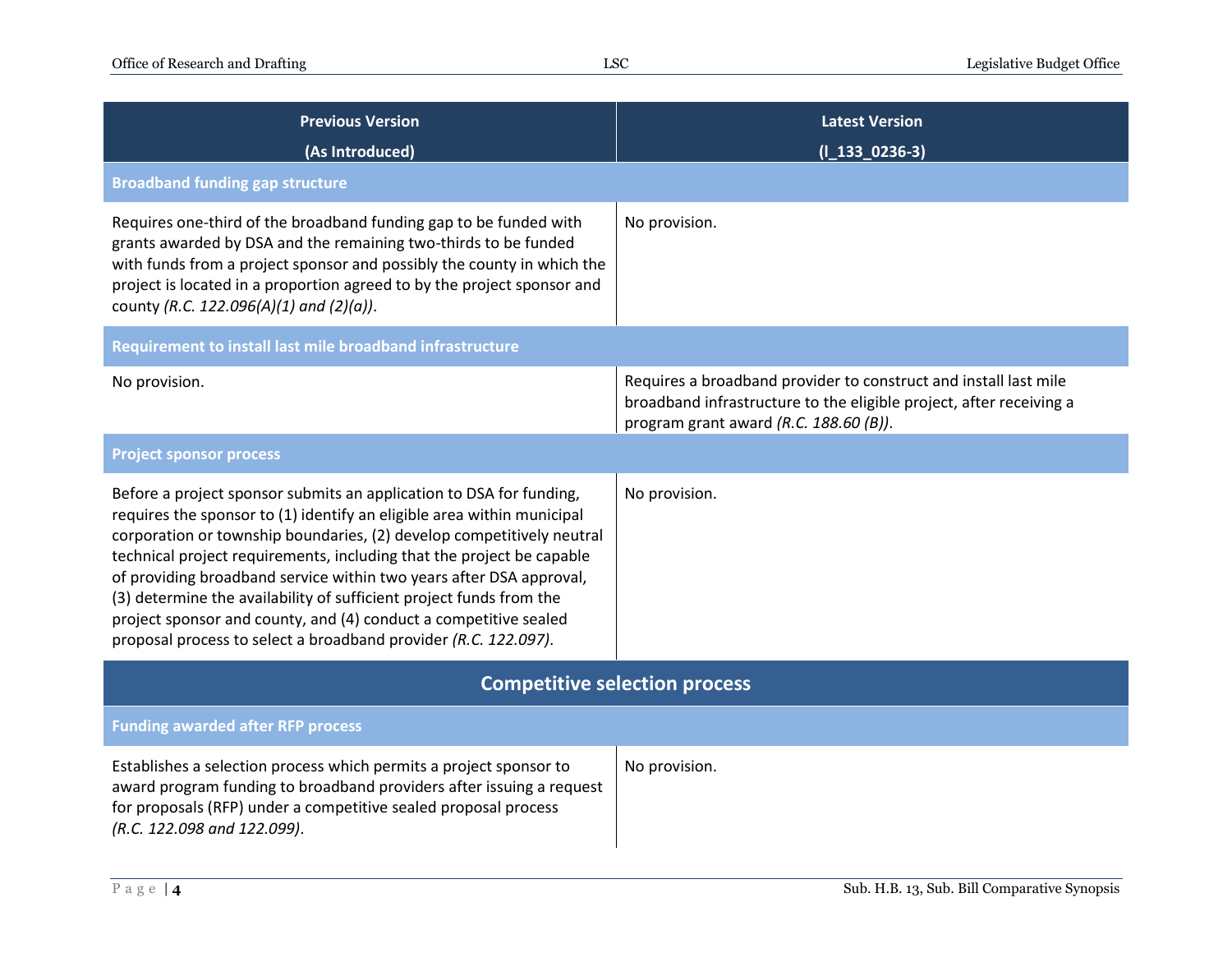| <b>Previous Version</b><br>(As Introduced)                                                                                                                                                                                                                                                                                                                   | <b>Latest Version</b><br>$(I_133_0236-3)$ |  |
|--------------------------------------------------------------------------------------------------------------------------------------------------------------------------------------------------------------------------------------------------------------------------------------------------------------------------------------------------------------|-------------------------------------------|--|
| <b>Agreements</b>                                                                                                                                                                                                                                                                                                                                            |                                           |  |
| Project sponsor agreements with broadband providers                                                                                                                                                                                                                                                                                                          |                                           |  |
| Permits a project sponsor to enter into an agreement with the selected<br>broadband provider that specifies, among other requirements, that<br>the provider must construct and install last mile broadband<br>infrastructure to the specified eligible area (R.C. 122.0911).                                                                                 | No provision.                             |  |
| <b>Agreement stipulations</b>                                                                                                                                                                                                                                                                                                                                |                                           |  |
| Specifies that the agreement is subject to the approval of the project<br>sponsor's legislative authority and contingent upon the distribution of<br>approved broadband funding gap funds (R.C. 122.0912 (A) and (B)).                                                                                                                                       | No provision.                             |  |
| Prohibition against agreements including regulatory action                                                                                                                                                                                                                                                                                                   |                                           |  |
| Prohibits an agreement from regulating the rates, terms, and<br>conditions of broadband service, requiring a pricing commitment, or<br>requiring open access to the network (R.C. 122.0912(C)).                                                                                                                                                              | No provision.                             |  |
| <b>Project plan</b>                                                                                                                                                                                                                                                                                                                                          |                                           |  |
| <b>Project plan requirements</b>                                                                                                                                                                                                                                                                                                                             |                                           |  |
| After terms of an agreement are established, requires a project<br>sponsor to develop a project plan that includes a description of the<br>eligible area, the amount of the broadband funding gap, and copies of<br>the agreement with the broadband provider, the program application,<br>and the written proposal requesting county funds (R.C. 122.0913). | No provision.                             |  |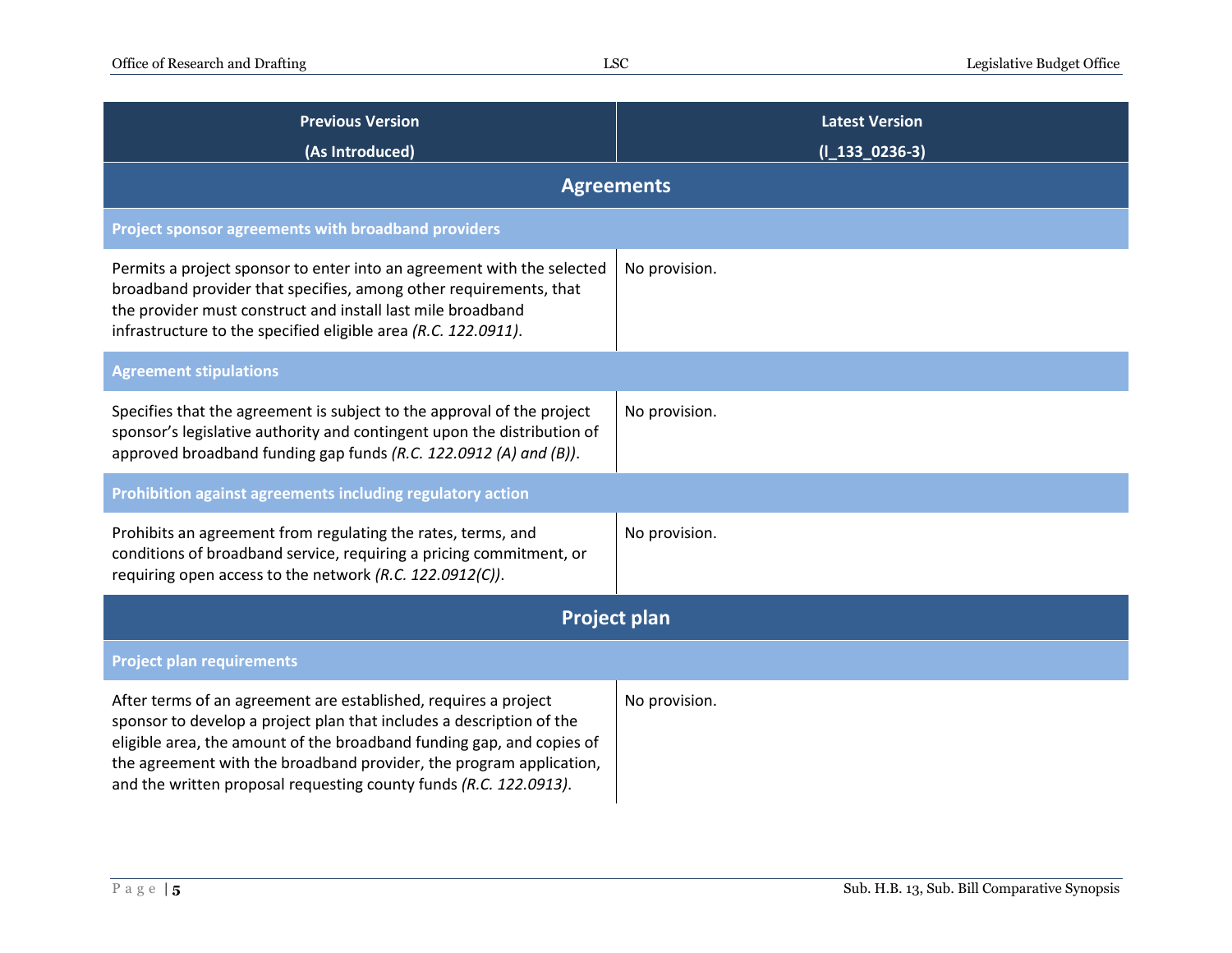| <b>Previous Version</b><br>(As Introduced)                                                                                                                                                                                                                                                                                                                                   | <b>Latest Version</b><br>$(I_133_0236-3)$ |  |
|------------------------------------------------------------------------------------------------------------------------------------------------------------------------------------------------------------------------------------------------------------------------------------------------------------------------------------------------------------------------------|-------------------------------------------|--|
| Review of agreement and project plan                                                                                                                                                                                                                                                                                                                                         |                                           |  |
| Requires the project sponsor's legislative authority to review the<br>project agreement and plan, approve or reject them within 90 days,<br>and upon approving them, adopt an ordinance or resolution<br>authorizing the project sponsor to enter into the agreement and to<br>submit an application to DSA and a fund request to the appropriate<br>county (R.C. 122.0914). | No provision.                             |  |
| <b>Request for county funding</b>                                                                                                                                                                                                                                                                                                                                            |                                           |  |
| <b>Request for county funding share</b>                                                                                                                                                                                                                                                                                                                                      |                                           |  |
| Upon approval of the legislative authority, requires the project sponsor<br>to submit a request for county funds that is equal to the county's share<br>of the project's broadband funding gap to the board of county<br>commissioners of the county in which the project is located<br>(R.C. 122.0915).                                                                     | No provision.                             |  |
| <b>County action on funding request</b>                                                                                                                                                                                                                                                                                                                                      |                                           |  |
| Requires the board of county commissioners to approve or reject the<br>request for funds within 90 days of receiving the request and, if<br>approving the request, to do so by adopting a resolution or a<br>memorandum of understanding that authorizes the distribution of the<br>funds to the project sponsor (R.C. 122.0916).                                            | No provision.                             |  |
| <b>Challenges to RFPs/Provider selection</b>                                                                                                                                                                                                                                                                                                                                 |                                           |  |
| <b>Challenge to RFP</b>                                                                                                                                                                                                                                                                                                                                                      |                                           |  |
| Allows a broadband provider to challenge the RFP for a project in<br>writing within five days of the RFP notice and requires the challenge to                                                                                                                                                                                                                                | No provision.                             |  |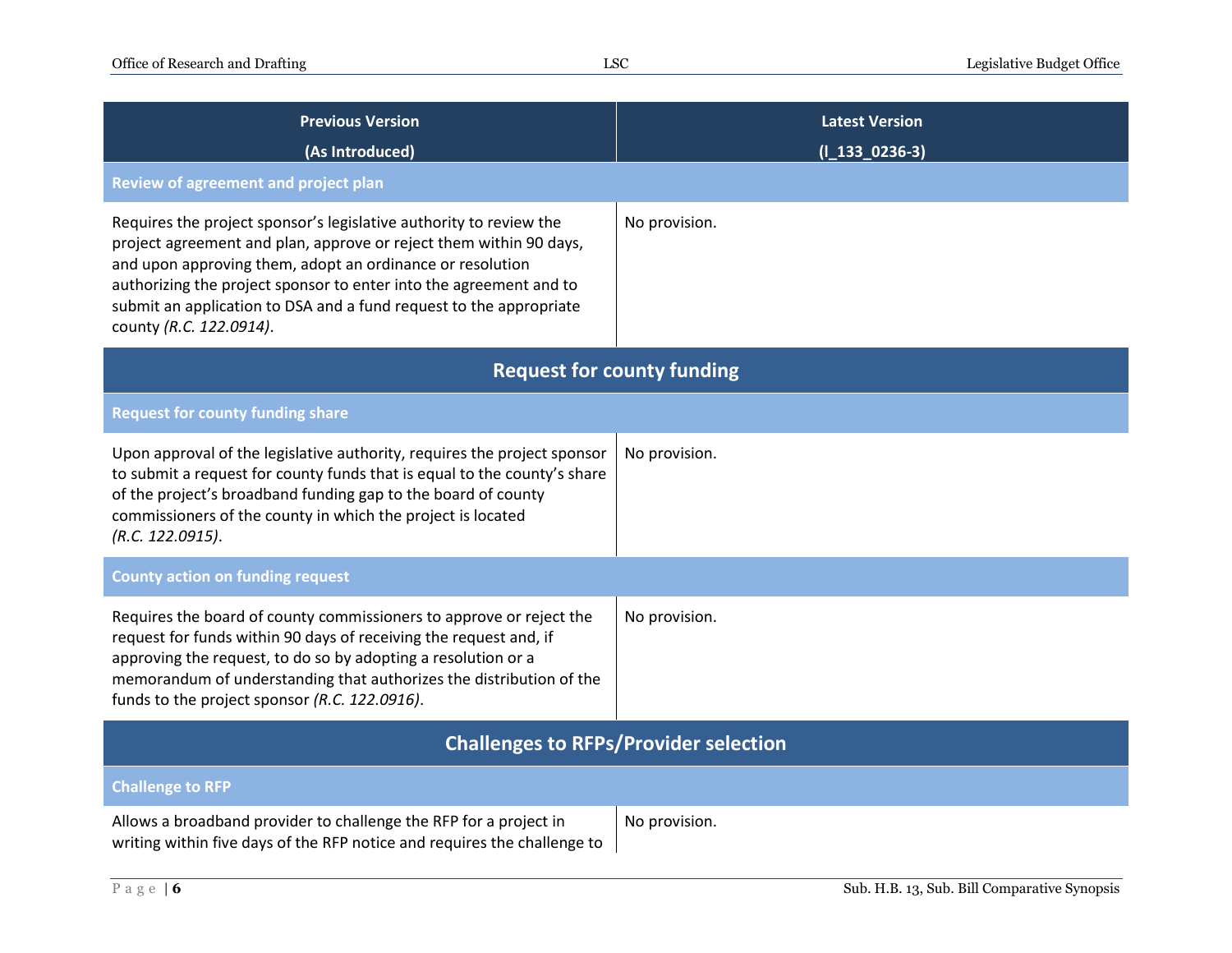| <b>Previous Version</b>                                                                                                                                                                                                                                                                                                                                                                                                                                       | <b>Latest Version</b>                                                                                                                                                                                                                                                                                                                                                                                                                                                                                                                                                                                                                                                                                       |  |
|---------------------------------------------------------------------------------------------------------------------------------------------------------------------------------------------------------------------------------------------------------------------------------------------------------------------------------------------------------------------------------------------------------------------------------------------------------------|-------------------------------------------------------------------------------------------------------------------------------------------------------------------------------------------------------------------------------------------------------------------------------------------------------------------------------------------------------------------------------------------------------------------------------------------------------------------------------------------------------------------------------------------------------------------------------------------------------------------------------------------------------------------------------------------------------------|--|
| (As Introduced)<br>demonstrate that the RFP will not provide broadband service or serve<br>an eligible area and specifies action the project sponsor's legislative<br>authority may take after its review (R.C. 122.0917 and 122.0918).                                                                                                                                                                                                                       | $(I_133_0236-3)$                                                                                                                                                                                                                                                                                                                                                                                                                                                                                                                                                                                                                                                                                            |  |
| Challenge of selection of broadband provider                                                                                                                                                                                                                                                                                                                                                                                                                  |                                                                                                                                                                                                                                                                                                                                                                                                                                                                                                                                                                                                                                                                                                             |  |
| Allows a broadband provider to challenge the selection of a provider<br>for a project in writing before the end of the legislative authority's<br>90-day project approval period and requires the challenge to<br>demonstrate that it will not provide the broadband service described<br>in the proposal or serve an eligible area and specifies action the project<br>sponsor's legislative authority may take in response (R.C. 122.0920 and<br>122.0921). | No provision.                                                                                                                                                                                                                                                                                                                                                                                                                                                                                                                                                                                                                                                                                               |  |
| Infrastructure ownership                                                                                                                                                                                                                                                                                                                                                                                                                                      |                                                                                                                                                                                                                                                                                                                                                                                                                                                                                                                                                                                                                                                                                                             |  |
| Infrastructure ownership rights                                                                                                                                                                                                                                                                                                                                                                                                                               |                                                                                                                                                                                                                                                                                                                                                                                                                                                                                                                                                                                                                                                                                                             |  |
| Specifies that a broadband provider selected to provide last mile<br>service under an RBE Program is the sole owner of the infrastructure<br>installed under the program and is solely responsible for ongoing<br>maintenance and upgrades to the infrastructure (R.C. 122.0923).                                                                                                                                                                             | Specifies that nothing in the bill (1) entitles the state, Department,<br>Authority, or any other governmental entity to any ownership or other<br>rights to broadband infrastructure constructed by a broadband<br>provider pursuant to a program grant awarded to an eligible project or<br>(2) prevents an assignment, sale, change in ownership, or other similar<br>transaction associated with broadband infrastructure constructed by a<br>broadband provider pursuant to a program grant awarded to an<br>eligible project. Also provides that no assignment, sale, change in<br>ownership, or other similar transaction relieves the successor of any<br>obligation under the bill. (R.C. 188.63.) |  |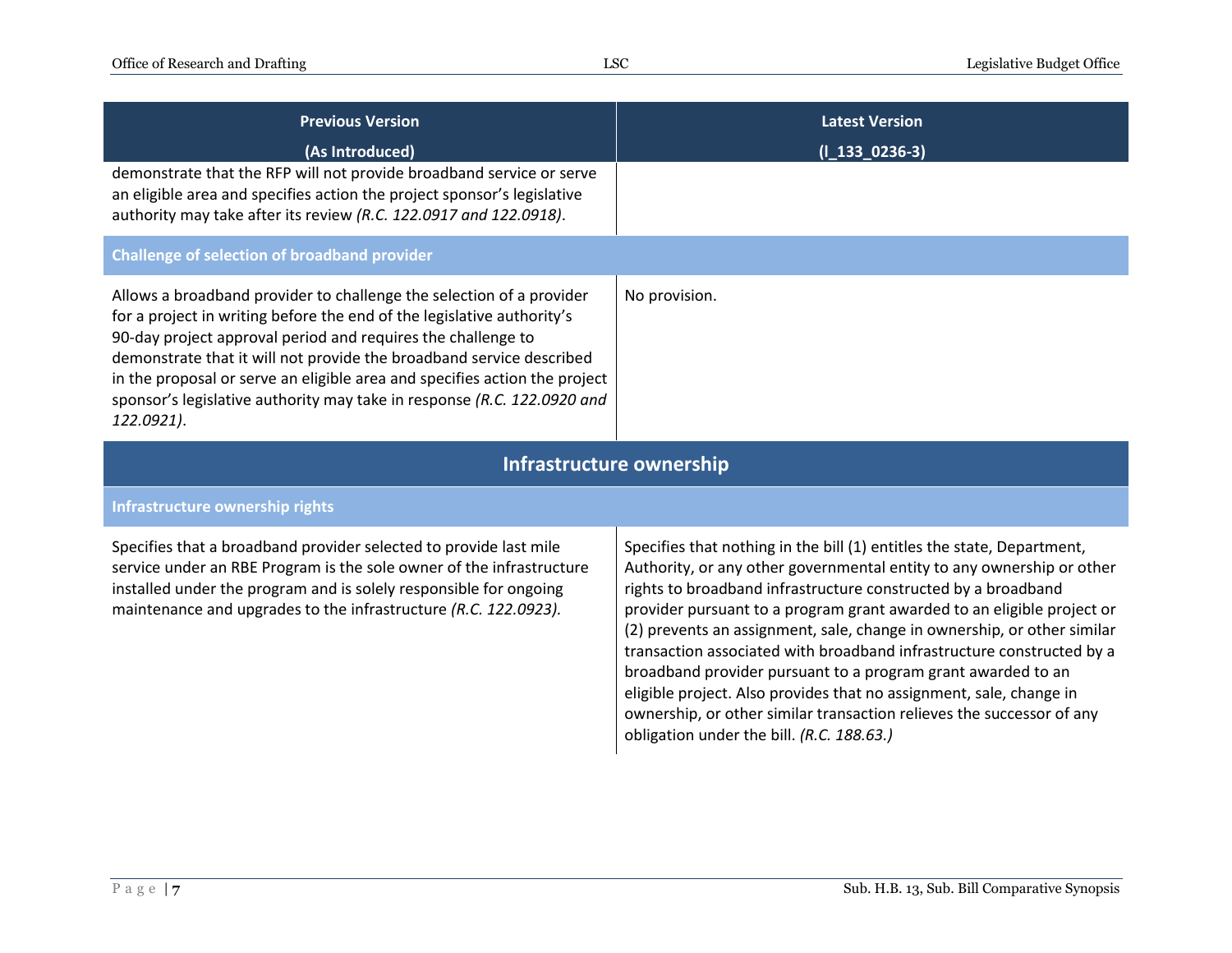| <b>Previous Version</b><br>(As Introduced)               | <b>Latest Version</b><br>$(I_133_0236-3)$                                                                                                                                                                                                                                                                                                                                                                                                                                                                                                                                                                                                                                                 |
|----------------------------------------------------------|-------------------------------------------------------------------------------------------------------------------------------------------------------------------------------------------------------------------------------------------------------------------------------------------------------------------------------------------------------------------------------------------------------------------------------------------------------------------------------------------------------------------------------------------------------------------------------------------------------------------------------------------------------------------------------------------|
| <b>Broadband Expansion Program Authority (Authority)</b> |                                                                                                                                                                                                                                                                                                                                                                                                                                                                                                                                                                                                                                                                                           |
| <b>Creation</b>                                          |                                                                                                                                                                                                                                                                                                                                                                                                                                                                                                                                                                                                                                                                                           |
| No provision.                                            | Creates the Authority within the Department and specifies that it is not<br>subject to the sunset review law (R.C. 188.05 (A) and (G)).                                                                                                                                                                                                                                                                                                                                                                                                                                                                                                                                                   |
| <b>Authority membership</b>                              |                                                                                                                                                                                                                                                                                                                                                                                                                                                                                                                                                                                                                                                                                           |
| No provision.                                            | Specifies that Authority membership includes:<br>The Director of Commerce and the Chief Investment Officer of<br>JobsOhio or their designees, the designation of which are in<br>writing;<br>Three appointed members that serve four-year terms with the<br>Speaker of the House, the Senate President, and the Governor<br>each making one appointment.<br>$(R.C. 188.05(A)(1)$ and (3) and (B).)                                                                                                                                                                                                                                                                                        |
| Appointed member qualifications and compensation         |                                                                                                                                                                                                                                                                                                                                                                                                                                                                                                                                                                                                                                                                                           |
| No provision.                                            | Specifies that the following applies to appointed members:<br>Each must have expertise in broadband infrastructure and<br>٠<br>technology and may not be affiliated with or employed by the<br>broadband industry or be in a position to benefit from a<br>program grant;<br>Unless also serving as a state administrative department head,<br>$\blacksquare$<br>each receives a monthly stipend that will qualify the member for<br>one year of retirement credit with the Ohio Public Employees<br>Retirement System (OPERS) for each year of the member's term,<br>but the service credit may not be considered for determining<br>health care coverage if offered by the OPERS board; |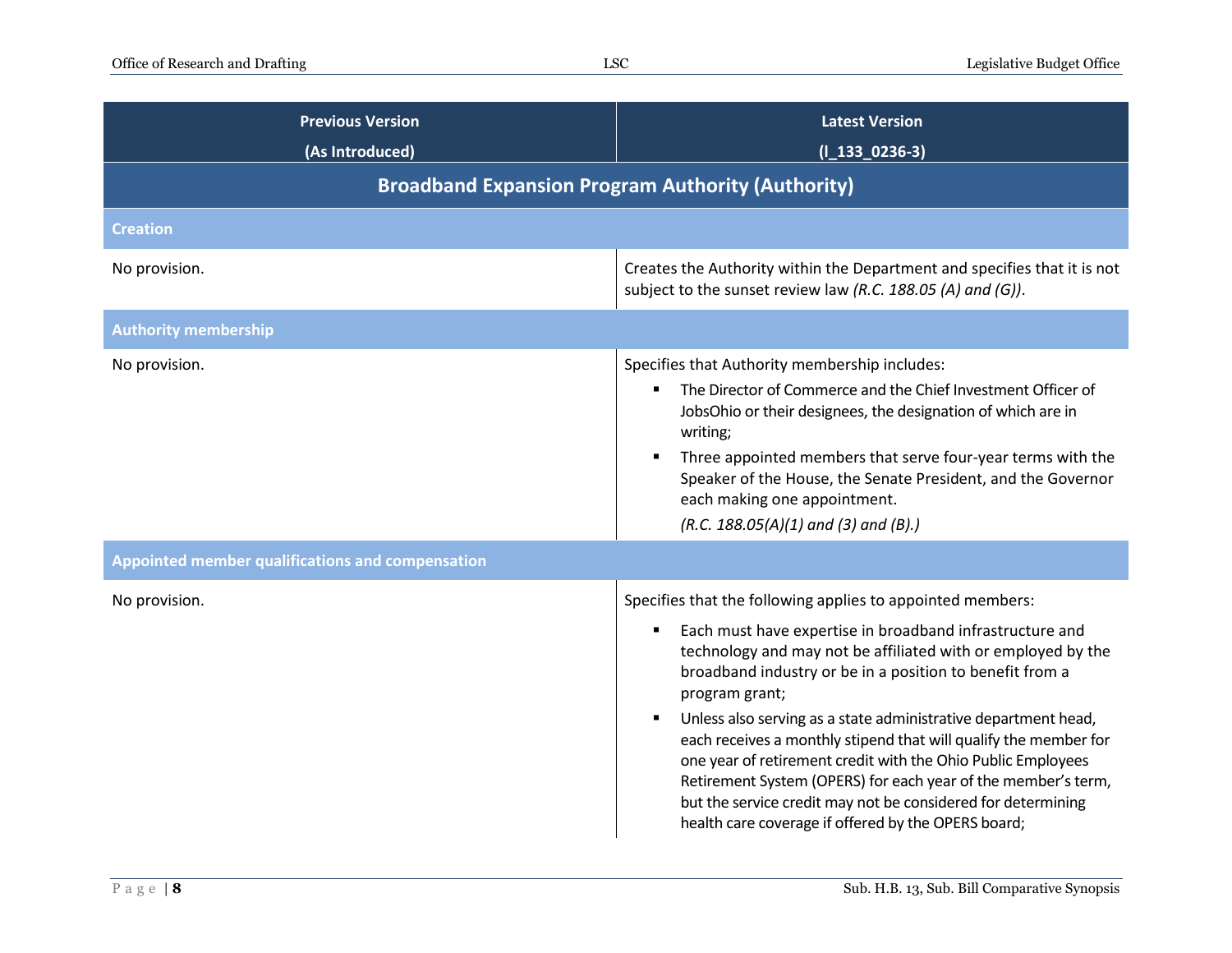| <b>Previous Version</b><br>(As Introduced) | <b>Latest Version</b><br>$(I_133_0236-3)$                                                                                                                                                      |
|--------------------------------------------|------------------------------------------------------------------------------------------------------------------------------------------------------------------------------------------------|
|                                            | Each receives reimbursement for actual and necessary<br>expenses, which are to be considered as applicable,<br>administrative costs of the grant program.<br>$(R.C. 188.05(A)(2)$ and $(D).$   |
| <b>Authority administrative duties</b>     |                                                                                                                                                                                                |
| No provision.                              | Establishes Authority administrative procedures for filling vacancies<br>and conducting meetings, including conducting meetings electronically<br>(R.C. 188.05 (C), (E), and (F) and 188.06).  |
|                                            | <b>Other Authority duties</b>                                                                                                                                                                  |
| <b>Hearings to perform certain duties</b>  |                                                                                                                                                                                                |
| No provision.                              | Requires the Authority to conduct hearings to do several tasks,<br>including, for example, the following:                                                                                      |
|                                            | Continually examine, and propose updates to, any broadband<br>plan provided by law enacted by the General Assembly or<br>Executive Order issued by the Governor;                               |
|                                            | Monitor the grant program, by tracking the details for annual<br>applications to the program and annual program grants;                                                                        |
|                                            | Identify any best practices for, and impediments to, the<br>continued expansion of tier two broadband infrastructure and<br>technology in Ohio;                                                |
|                                            | Identify, examine, and report on any federal or state<br>government grant or loan program that would promote the<br>deployment of tier two broadband infrastructure and<br>technology in Ohio; |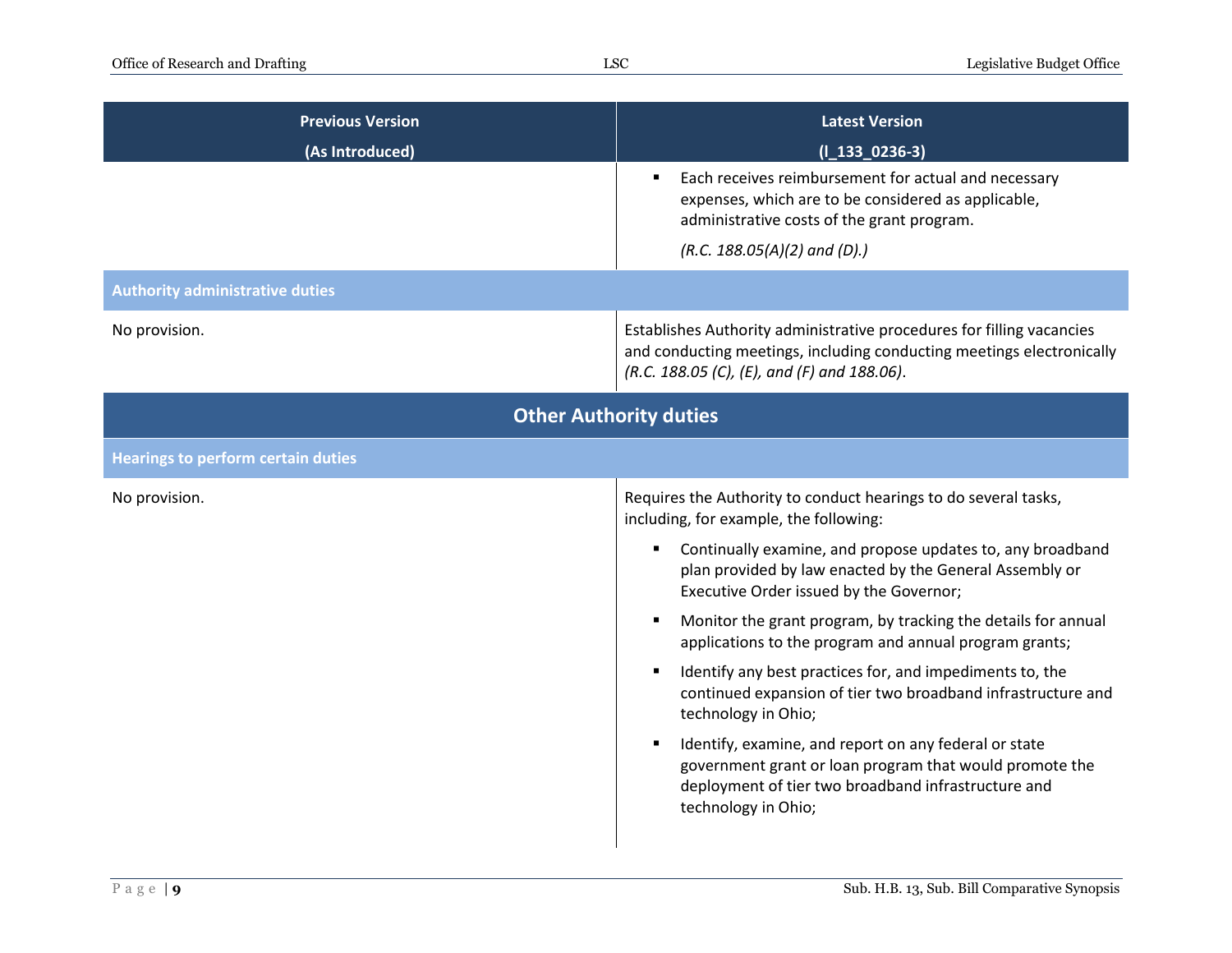| <b>Previous Version</b><br>(As Introduced)                                                                                                                                           | <b>Latest Version</b><br>$(I_133_0236-3)$<br>Track the availability, location, rates and speeds, and adoption<br>of programs that offer tier one service and tier two service in<br>an affordable manner to low-income consumers in Ohio.<br>(R.C. 188.08 and 188.09.)                                             |
|--------------------------------------------------------------------------------------------------------------------------------------------------------------------------------------|--------------------------------------------------------------------------------------------------------------------------------------------------------------------------------------------------------------------------------------------------------------------------------------------------------------------|
| <b>Application process</b>                                                                                                                                                           |                                                                                                                                                                                                                                                                                                                    |
| Who may apply                                                                                                                                                                        |                                                                                                                                                                                                                                                                                                                    |
| Permits a project sponsor to apply for funds under the RBE program to<br>provide broadband service to eligible areas within the municipal<br>corporation or township (R.C. 122.092). | Permits a broadband provider to apply for a program grant that may<br>be awarded only for eligible projects (R.C. 188.13 and 188.15).                                                                                                                                                                              |
| <b>Statement of compliance</b>                                                                                                                                                       |                                                                                                                                                                                                                                                                                                                    |
| No provision.                                                                                                                                                                        | Requires the application form to include a statement informing the<br>applicant that failure to comply with the program or to meet the<br>required tier two service proposed in the application may require the<br>refund of all or a portion of the program grant awarded for the project<br>(R.C. 188.19(A)(2)). |
| How to submit an application                                                                                                                                                         |                                                                                                                                                                                                                                                                                                                    |
| No provision.                                                                                                                                                                        | Permits applications to be submitted in person or by certified mail or<br>email, or uploaded to a designated Department's website for<br>applications (R.C. 188.19(A)(3)).                                                                                                                                         |
| <b>Application requirements</b>                                                                                                                                                      |                                                                                                                                                                                                                                                                                                                    |
| Requires applications to include the following seven items:<br>Location and description of the project;                                                                              | Requires applications to include a much larger list of items than in the<br>As Introduced version (19) including, for example, the following:<br>The location and description of the project that includes<br>(1) the residential addresses in the unserved or tier one areas                                      |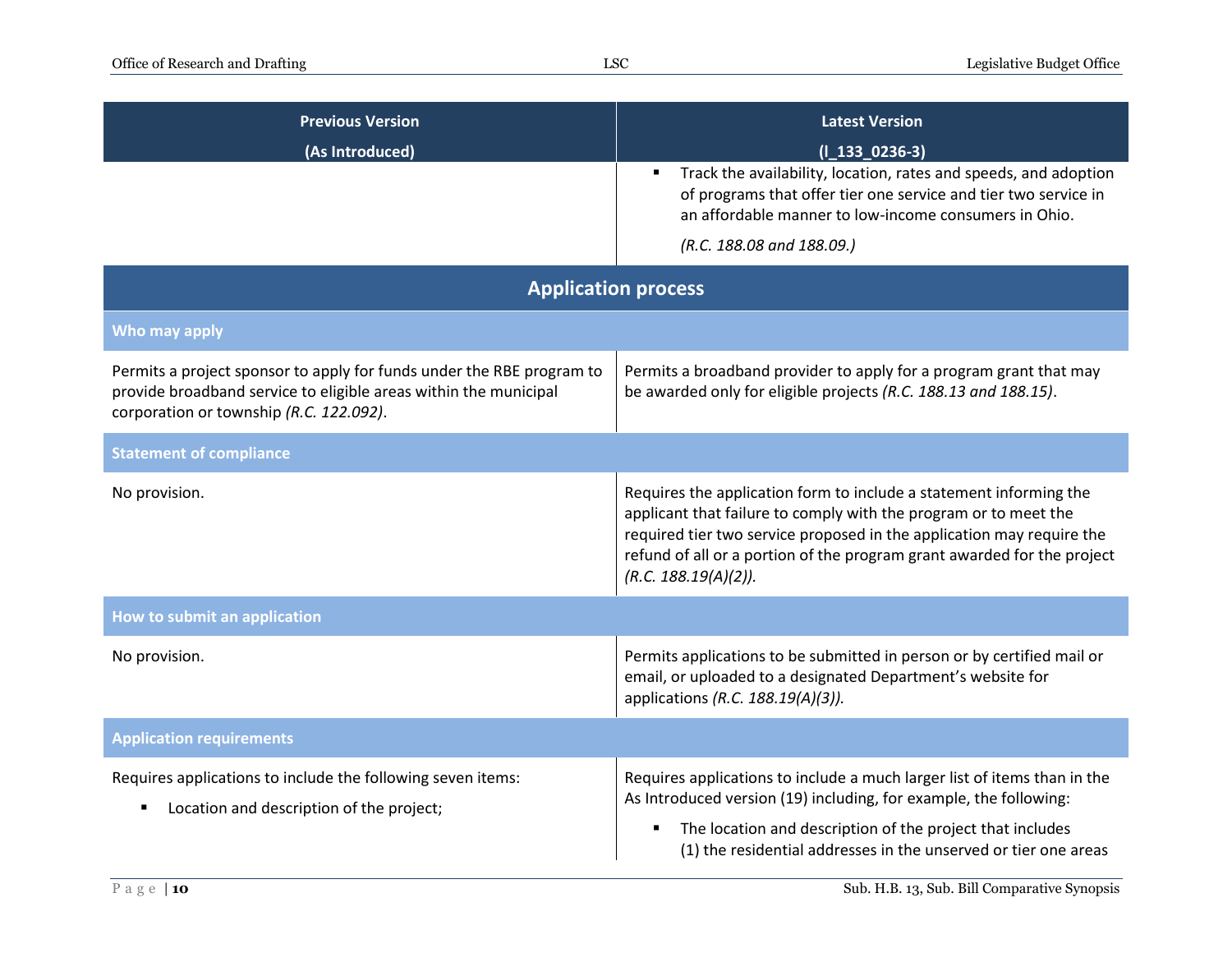| <b>Previous Version</b>                                                                                                                                                                   | <b>Latest Version</b>                                                                                                                                                                                                                                                          |
|-------------------------------------------------------------------------------------------------------------------------------------------------------------------------------------------|--------------------------------------------------------------------------------------------------------------------------------------------------------------------------------------------------------------------------------------------------------------------------------|
| (As Introduced)                                                                                                                                                                           | $(I_133_0236-3)$                                                                                                                                                                                                                                                               |
| The project sponsor's determination that the location is an<br>٠<br>eligible area;                                                                                                        | where tier two service will be available following completion of<br>the project, (2) a notarized letter of intent that the broadband                                                                                                                                           |
| The amount of the broadband funding gap and the state fund<br>Е<br>amounts requested;                                                                                                     | provider will provide access to tier two service to all of the<br>residential addresses listed in the project, and (3) a notarized<br>letter of intent by the broadband provider that none of the                                                                              |
| A copy of an ordinance or resolution by the legislative<br>п<br>authority of the project sponsor;                                                                                         | funds provided by the program grant will be used to extend or<br>deploy facilities to any residences other than those in the                                                                                                                                                   |
| If county funds are used the meet the county portion of the<br>п                                                                                                                          | unserved or tier one areas that are part of the project;                                                                                                                                                                                                                       |
| broadband funding gap, a copy of the resolution or<br>memorandum of understanding adopted by the board of                                                                                 | The amount of the broadband funding gap and the state fund<br>amounts requested;                                                                                                                                                                                               |
| county commissioners of the county where the project is<br>located;                                                                                                                       | The amount of any financial or in-kind contributions to be used<br>towards the broadband funding gap and identification of the                                                                                                                                                 |
| A copy of the broadband provider's commitment with the<br>project sponsor to construct the broadband infrastructure in<br>the eligible area of the project in exchange for payment of the | contribution sources and such contributions received or<br>approved for the overall eligible project cost, but not applied<br>to the broadband funding gap;                                                                                                                    |
| total amount of the broadband funding gap upon project<br>completion;                                                                                                                     | The megabit-per-second broadband download and upload<br>speeds planned for the project;                                                                                                                                                                                        |
| Any other information the DSA Director prescribes in rules.                                                                                                                               | A projected construction timetable, including the anticipated date                                                                                                                                                                                                             |
| (R.C. 122.095.)                                                                                                                                                                           | of the provision of tier two service access within the project;                                                                                                                                                                                                                |
|                                                                                                                                                                                           | A notification from the broadband provider informing the<br>П<br>Department of any information contained in the application,<br>or within related documents submitted with it, that the<br>provider considers proprietary or a trade secret;                                   |
|                                                                                                                                                                                           | A brief description of any arrangements, including that the<br>٠<br>broadband provider that submitted the application has entered<br>into, or plans to enter into, with another broadband provider, an<br>electric cooperative, or an electric distribution utility, to enable |

 Other relevant information the Department prescribes in rules. *(R.C. 188.20.)*

the offering of tier two service under the project;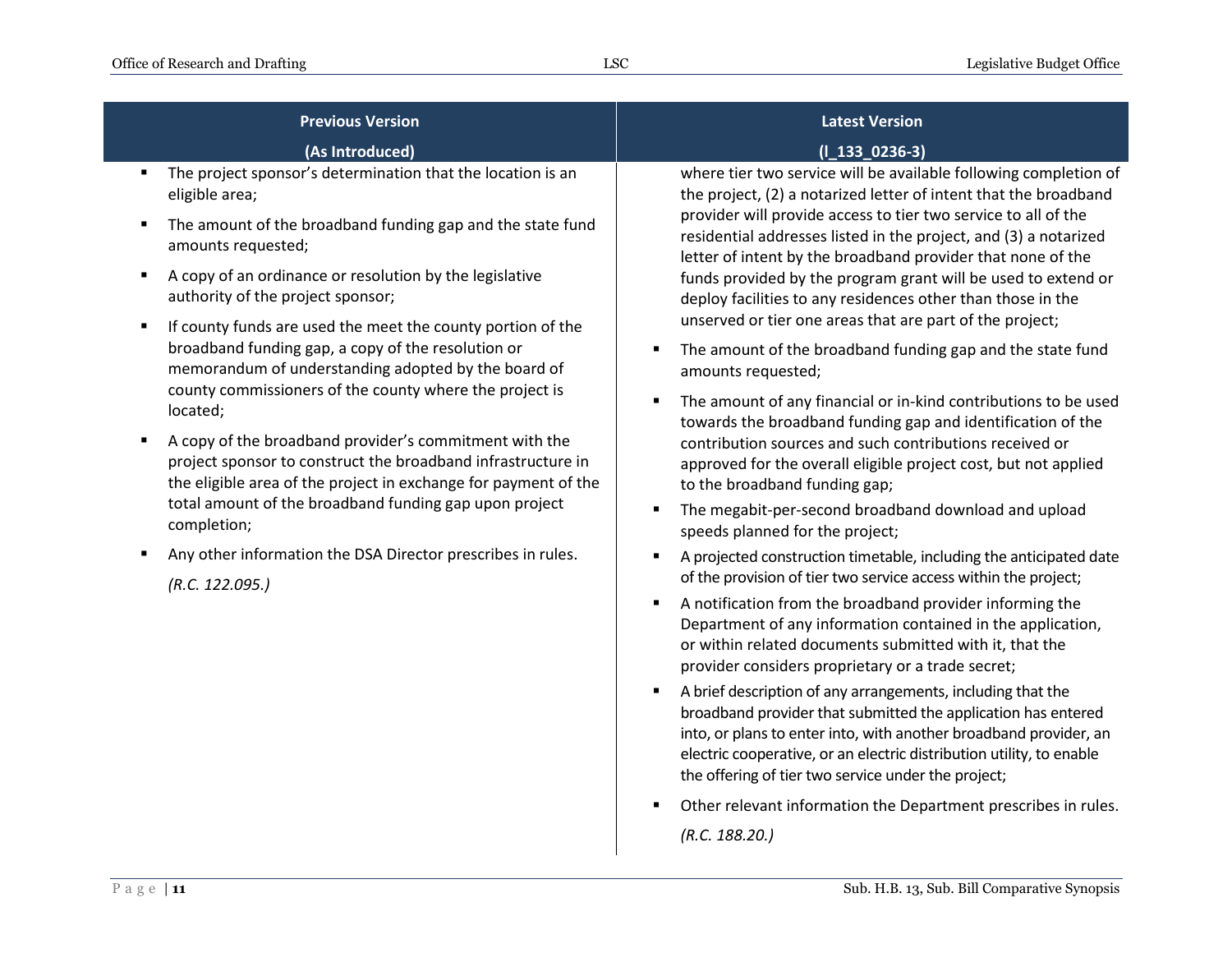| <b>Previous Version</b><br>(As Introduced)                                                                                                                                                                                                                                                                                      | <b>Latest Version</b><br>$(I_133_0236-3)$                                                                                                                                                                                                                                                                                                                                                                                                                                                                                                                                        |
|---------------------------------------------------------------------------------------------------------------------------------------------------------------------------------------------------------------------------------------------------------------------------------------------------------------------------------|----------------------------------------------------------------------------------------------------------------------------------------------------------------------------------------------------------------------------------------------------------------------------------------------------------------------------------------------------------------------------------------------------------------------------------------------------------------------------------------------------------------------------------------------------------------------------------|
| <b>Application ineligibility</b>                                                                                                                                                                                                                                                                                                |                                                                                                                                                                                                                                                                                                                                                                                                                                                                                                                                                                                  |
| No provision.                                                                                                                                                                                                                                                                                                                   | Provides that an application is ineligible for a program grant if it<br>(1) proposes to provide tier two service to areas where that service is<br>presently available or (2) in the proposed area of service, construction<br>of a tier two service network is in progress and (a) is being constructed,<br>without program funding, by the broadband provider that submitted<br>the application or (b) is scheduled to be completed by another<br>broadband provider no later than two years after the date of a<br>challenge to all or part of the application (R.C. 188.16). |
| <b>Application acceptance period</b>                                                                                                                                                                                                                                                                                            |                                                                                                                                                                                                                                                                                                                                                                                                                                                                                                                                                                                  |
| Requires the DSA Director to accept applications from project sponsors<br>each fiscal year, review each application in the order they are received<br>within 60 days, and fund applications on a first-come, first-served basis<br>until all program funds for the fiscal year are awarded (R.C. 122.093(A)<br>and 122.094(A)). | Requires the Department to accept applications for program grants<br>each fiscal year and to fund program grants until funds for that fiscal<br>year are no longer available (R.C. 188.18(A) and 188.19(A)).                                                                                                                                                                                                                                                                                                                                                                     |
| <b>Application submission period</b>                                                                                                                                                                                                                                                                                            |                                                                                                                                                                                                                                                                                                                                                                                                                                                                                                                                                                                  |
| No provision.                                                                                                                                                                                                                                                                                                                   | Requires applications to be accepted during not more than two 60- to<br>90-day submission periods each fiscal year as specified by the<br>Authority (R.C. 188.19(B)).                                                                                                                                                                                                                                                                                                                                                                                                            |
| <b>Program information on Department website</b>                                                                                                                                                                                                                                                                                |                                                                                                                                                                                                                                                                                                                                                                                                                                                                                                                                                                                  |
| <b>Publishing of residential addresses</b>                                                                                                                                                                                                                                                                                      |                                                                                                                                                                                                                                                                                                                                                                                                                                                                                                                                                                                  |
| No provision.                                                                                                                                                                                                                                                                                                                   | Not later than five days after the close of the application submission<br>period, requires the Department to publish on its website the list of<br>residential addresses included with each completed application<br>(R.C. 188.19(C)(1)).                                                                                                                                                                                                                                                                                                                                        |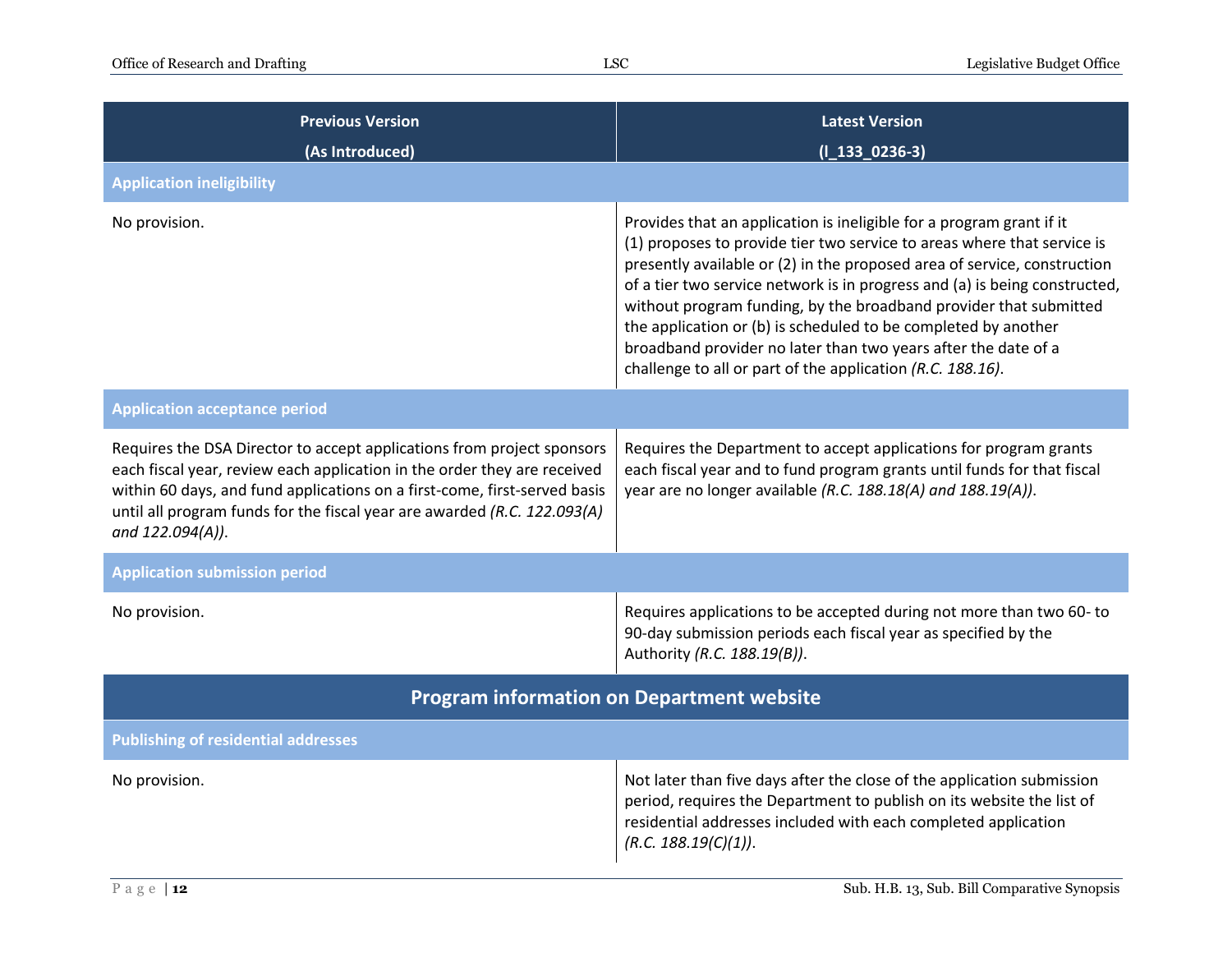| <b>Previous Version</b><br>(As Introduced)                                                                                                                              | <b>Latest Version</b><br>$(I_133_0236-3)$                                                                                                                                                                                                                      |  |
|-------------------------------------------------------------------------------------------------------------------------------------------------------------------------|----------------------------------------------------------------------------------------------------------------------------------------------------------------------------------------------------------------------------------------------------------------|--|
| <b>Publishing of nonconfidential information</b>                                                                                                                        |                                                                                                                                                                                                                                                                |  |
| No provision.                                                                                                                                                           | Not later than 35 days after the close of the application submission<br>period, requires the Department to publish on its website all<br>information included with the applications that the Department<br>determines is not confidential (R.C. 188.19(C)(2)). |  |
| Prohibition against publication of denied applications                                                                                                                  |                                                                                                                                                                                                                                                                |  |
| No provision.                                                                                                                                                           | Prohibits publishing denied applications on the Department's website<br>(R.C. 188.19(F)).                                                                                                                                                                      |  |
| <b>Notification of Department website postings</b>                                                                                                                      |                                                                                                                                                                                                                                                                |  |
| No provision.                                                                                                                                                           | Requires the Department to establish an automatic notification<br>process through which interested parties may receive email<br>notifications when the Department publishes applications and other<br>grant program information on its website (R.C. 188.24).  |  |
| <b>Incomplete applications</b>                                                                                                                                          |                                                                                                                                                                                                                                                                |  |
| <b>Refiling of incomplete applications</b>                                                                                                                              |                                                                                                                                                                                                                                                                |  |
| Permits a project sponsor to complete and refile its application within<br>30 days after receiving notice from the Director that it is incomplete<br>(R.C. 122.094(B)). | Permits a broadband provider to complete and refile its application<br>before the end of the submission period after receiving notice from<br>the Director that it is incomplete (R.C. 188.19(D) and (E)(1)).                                                  |  |
| <b>Extension period to complete and refile application</b>                                                                                                              |                                                                                                                                                                                                                                                                |  |
| No provision.                                                                                                                                                           | Permits the Department to grant, for good cause shown, an extension<br>period of not more than 14 days in which to complete and refile an<br>incomplete application (R.C. $188.19(E)(2)$ ).                                                                    |  |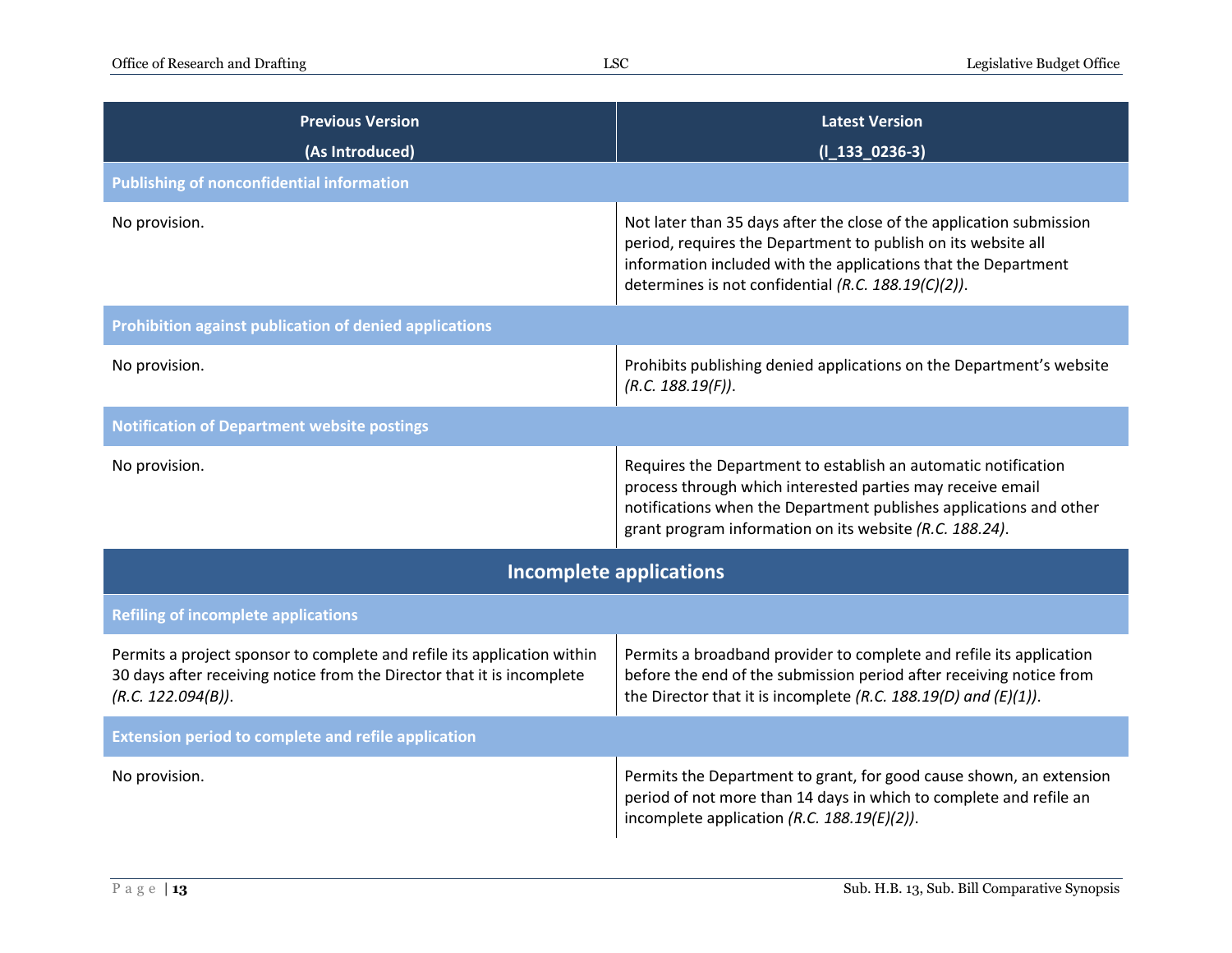| <b>Previous Version</b><br>(As Introduced)                                                                                                                                                                                                                                                                                                                                                                                                                                                                                                                     | <b>Latest Version</b><br>$(I_133_0236-3)$                                                                                                                                                                                                                                                                                                                                                                                                                                                                                                         |  |
|----------------------------------------------------------------------------------------------------------------------------------------------------------------------------------------------------------------------------------------------------------------------------------------------------------------------------------------------------------------------------------------------------------------------------------------------------------------------------------------------------------------------------------------------------------------|---------------------------------------------------------------------------------------------------------------------------------------------------------------------------------------------------------------------------------------------------------------------------------------------------------------------------------------------------------------------------------------------------------------------------------------------------------------------------------------------------------------------------------------------------|--|
| Review of incomplete application once completed/refiled                                                                                                                                                                                                                                                                                                                                                                                                                                                                                                        |                                                                                                                                                                                                                                                                                                                                                                                                                                                                                                                                                   |  |
| Requires the DSA Director to review an incomplete application if<br>completed and refiled not later than 30 days after the notification that<br>the application is incomplete $(R.C. 122.094(B)).$                                                                                                                                                                                                                                                                                                                                                             | Requires the Department to review an incomplete application if<br>completed and refiled within the applicable submission period or<br>extension period (R.C. 188.19(E)(2)).                                                                                                                                                                                                                                                                                                                                                                       |  |
|                                                                                                                                                                                                                                                                                                                                                                                                                                                                                                                                                                | <b>Video service providers</b>                                                                                                                                                                                                                                                                                                                                                                                                                                                                                                                    |  |
| <b>Agreements regarding VSP fees</b>                                                                                                                                                                                                                                                                                                                                                                                                                                                                                                                           |                                                                                                                                                                                                                                                                                                                                                                                                                                                                                                                                                   |  |
| Permits a project sponsor, by mutual consent with the provider and<br>with the consent of the legislative authority, to enter into an<br>arrangement to designate video service provider (VSP) fees remitted<br>by the broadband provider selected for a project for payment of some<br>or all of the sponsor share of the broadband funding gap, if the<br>provider is a VSP that collects and remits VSP fees to the legislative<br>authority of the project sponsor (R.C. 122.096(C)).                                                                      | Permits a broadband provider to enter into an arrangement to<br>designate VSP fees remitted by the broadband provider for<br>contribution towards an eligible project's broadband funding gap if the<br>broadband provider is a VSP that collects and remits video service<br>provider fees to one or more legislative authorities in which an eligible<br>project is located and the arrangement is entered into by mutual<br>consent with one or more of the legislative authorities in which the<br>eligible project is located (R.C. 188.25). |  |
| <b>Alternate payment arrangements</b>                                                                                                                                                                                                                                                                                                                                                                                                                                                                                                                          |                                                                                                                                                                                                                                                                                                                                                                                                                                                                                                                                                   |  |
| <b>Financial responsibility</b>                                                                                                                                                                                                                                                                                                                                                                                                                                                                                                                                |                                                                                                                                                                                                                                                                                                                                                                                                                                                                                                                                                   |  |
| Permits the project sponsor, with the consent of the legislative<br>authority of the project sponsor, in an agreement under the bill may<br>negotiate and agree to alternate payment terms with a provider and<br>specifies that under any alternate payment terms, unless otherwise<br>negotiated, the legislative authority of the project sponsor must<br>assume all financial responsibility for any project costs incurred by the<br>provider prior to completion of the project or the award of any state<br>funds under the program (R.C. 122.0911(D)). | Specifies that under alternate payment term arrangements made with<br>a VSP, unless otherwise negotiated, the participating legislative<br>authorities in which the eligible project is located must assume all<br>financial responsibility for all of the eligible project costs incurred by<br>the broadband provider prior to completion of the project or the<br>award of a program grant (R.C. 188.61).                                                                                                                                      |  |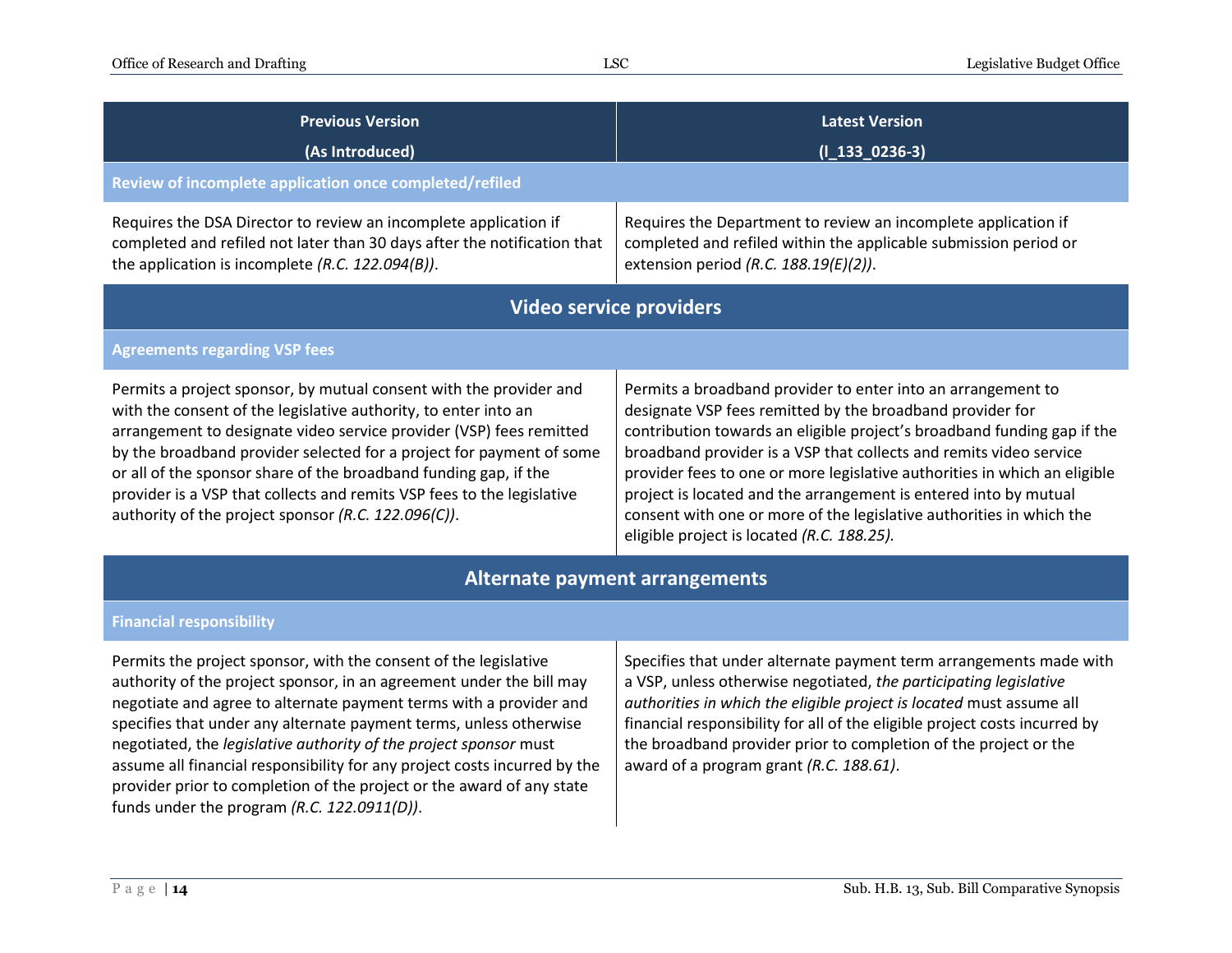| <b>Previous Version</b><br>(As Introduced)                                                                                                                                                                                                                                                                           | <b>Latest Version</b><br>$(I_133_0236-3)$                                                                                                                                                                                                   |  |
|----------------------------------------------------------------------------------------------------------------------------------------------------------------------------------------------------------------------------------------------------------------------------------------------------------------------|---------------------------------------------------------------------------------------------------------------------------------------------------------------------------------------------------------------------------------------------|--|
| <b>Proprietary information/trade secrets</b>                                                                                                                                                                                                                                                                         |                                                                                                                                                                                                                                             |  |
| <b>Identification of proprietary information and trade secrets</b>                                                                                                                                                                                                                                                   |                                                                                                                                                                                                                                             |  |
| After a broadband provider is selected, requires the project sponsor to<br>allow the provider three business days to notify the project sponsor of<br>any information, and related documents in the provider's proposal,<br>that the provider considers to be proprietary or a trade secret<br>(R.C. 122.098(E)(2)). | Requires the Department to review information and documents<br>submitted by a broadband provider or challenging broadband provider<br>to determine whether the information or documents are proprietary<br>or a trade secret (R.C. 188.23). |  |
| Redaction of proposal's proprietary information and trade secrets                                                                                                                                                                                                                                                    |                                                                                                                                                                                                                                             |  |
| Requires the project sponsor to redact proprietary or a trade secret<br>information from the proposal and related documents upon receiving<br>notification of such information from the broadband provider<br>(R.C. 122.098(E)(2)).                                                                                  | No provision.                                                                                                                                                                                                                               |  |
| <b>Confidentiality of application information</b>                                                                                                                                                                                                                                                                    |                                                                                                                                                                                                                                             |  |
| No provision.                                                                                                                                                                                                                                                                                                        | Requires the Department to keep all application information and<br>documents confidential unless it finds that any information is not<br>proprietary or a trade secret and therefore is not confidential<br>(R.C. 188.23).                  |  |
| Website publication of nonconfidential application materials                                                                                                                                                                                                                                                         |                                                                                                                                                                                                                                             |  |
| No provision.                                                                                                                                                                                                                                                                                                        | Requires any application information or documents that are not<br>confidential be published on the Department's website (R.C. 188.23).                                                                                                      |  |
| <b>Confidentiality of broadband provider information</b>                                                                                                                                                                                                                                                             |                                                                                                                                                                                                                                             |  |
| No provision.                                                                                                                                                                                                                                                                                                        | Requires the Department to maintain on a confidential basis<br>broadband provider reports required by the bill and all information                                                                                                          |  |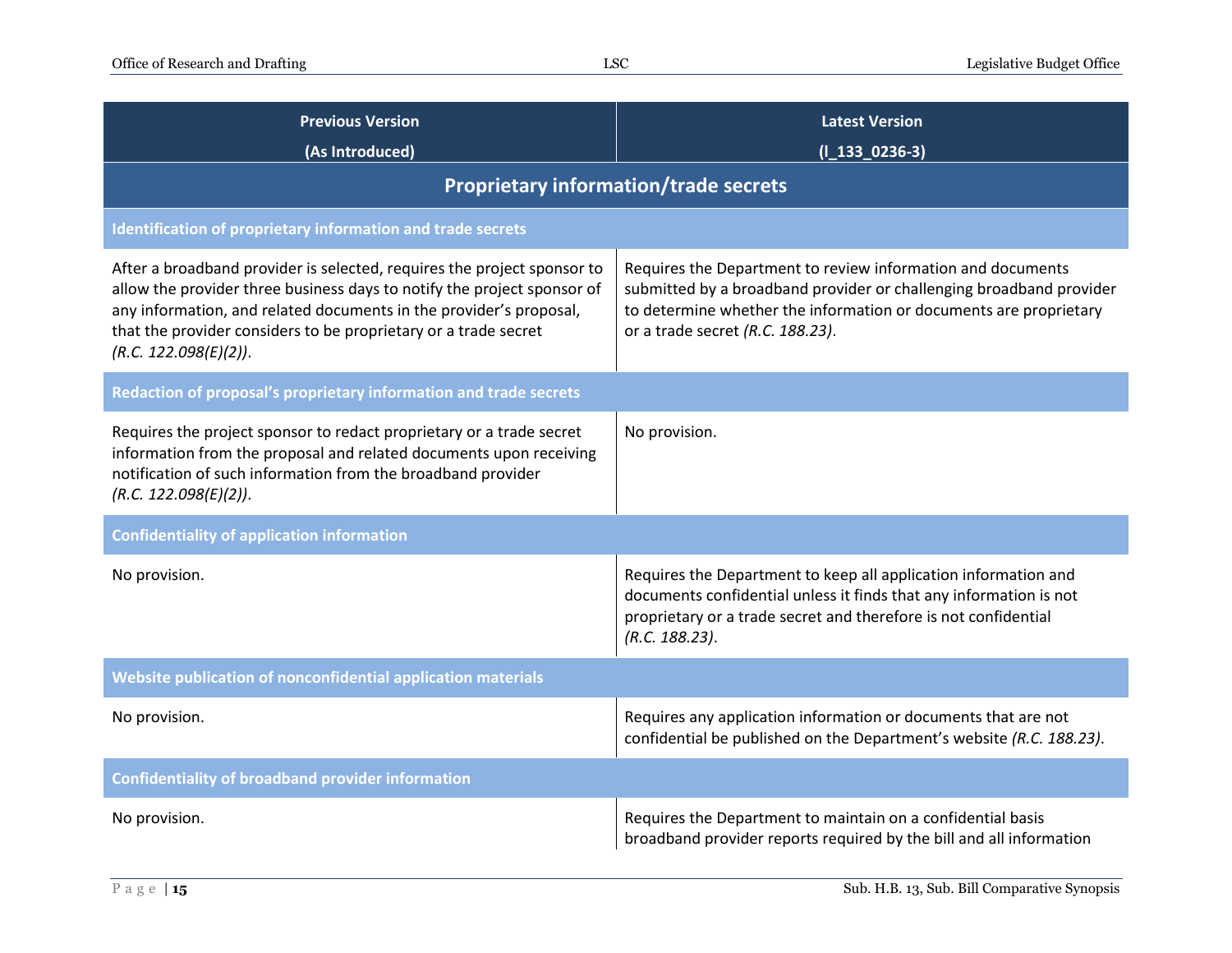| <b>Previous Version</b><br>(As Introduced)                                                                                                                                                                                                                                                                                                                                                                                                                                                                      | <b>Latest Version</b><br>$(I_133_0236-3)$<br>and documents in them, and not published on the department's web<br>site until the department determines what information or documents<br>are not confidential (R.C. 188.75).                                                                                                                                                                                                                                                                                         |  |
|-----------------------------------------------------------------------------------------------------------------------------------------------------------------------------------------------------------------------------------------------------------------------------------------------------------------------------------------------------------------------------------------------------------------------------------------------------------------------------------------------------------------|--------------------------------------------------------------------------------------------------------------------------------------------------------------------------------------------------------------------------------------------------------------------------------------------------------------------------------------------------------------------------------------------------------------------------------------------------------------------------------------------------------------------|--|
| <b>Performance bonds</b>                                                                                                                                                                                                                                                                                                                                                                                                                                                                                        |                                                                                                                                                                                                                                                                                                                                                                                                                                                                                                                    |  |
| <b>Requirements</b>                                                                                                                                                                                                                                                                                                                                                                                                                                                                                             |                                                                                                                                                                                                                                                                                                                                                                                                                                                                                                                    |  |
| Permits a project sponsor to require all proposals submitted in<br>response to the sponsor's request for proposals to be accompanied by<br>a performance bond, letter of credit, or other financial assurance<br>acceptable to the legislative authority of the project sponsor. The bond,<br>letter of credit, or assurance must be in the sum, and with the sureties,<br>that the legislative authority prescribes and must be payable to the<br>municipality or township, as applicable. (R.C. 122.0910(A).) | As a condition for receiving a program grant under the grant program,<br>permits the Authority to require a broadband provider that is awarded<br>a program grant to provide a performance bond, letter of credit, or<br>other financial assurance acceptable to the Authority prior to the<br>commencement of construction. The bond, letter of credit, or<br>assurance must be in the sum, and with the sureties, that the state<br>prescribes and must be payable to the state, as applicable<br>(R.C. 188.21). |  |
| <b>Challenges of program applications</b>                                                                                                                                                                                                                                                                                                                                                                                                                                                                       |                                                                                                                                                                                                                                                                                                                                                                                                                                                                                                                    |  |
| <b>Challenge process</b>                                                                                                                                                                                                                                                                                                                                                                                                                                                                                        |                                                                                                                                                                                                                                                                                                                                                                                                                                                                                                                    |  |
| No provision.                                                                                                                                                                                                                                                                                                                                                                                                                                                                                                   | Establishes a process for a broadband provider that provides tier two<br>service within or directly adjacent to an eligible project to challenge, in<br>writing, all or a part of a completed application for a program grant not<br>later than 65 days (or longer if an extension is granted) after the close<br>of the submission period (or extension period), and to provide copies<br>of the challenge to the broadband provider that submitted the<br>application and the Authority (R.C. 188.30(A)).        |  |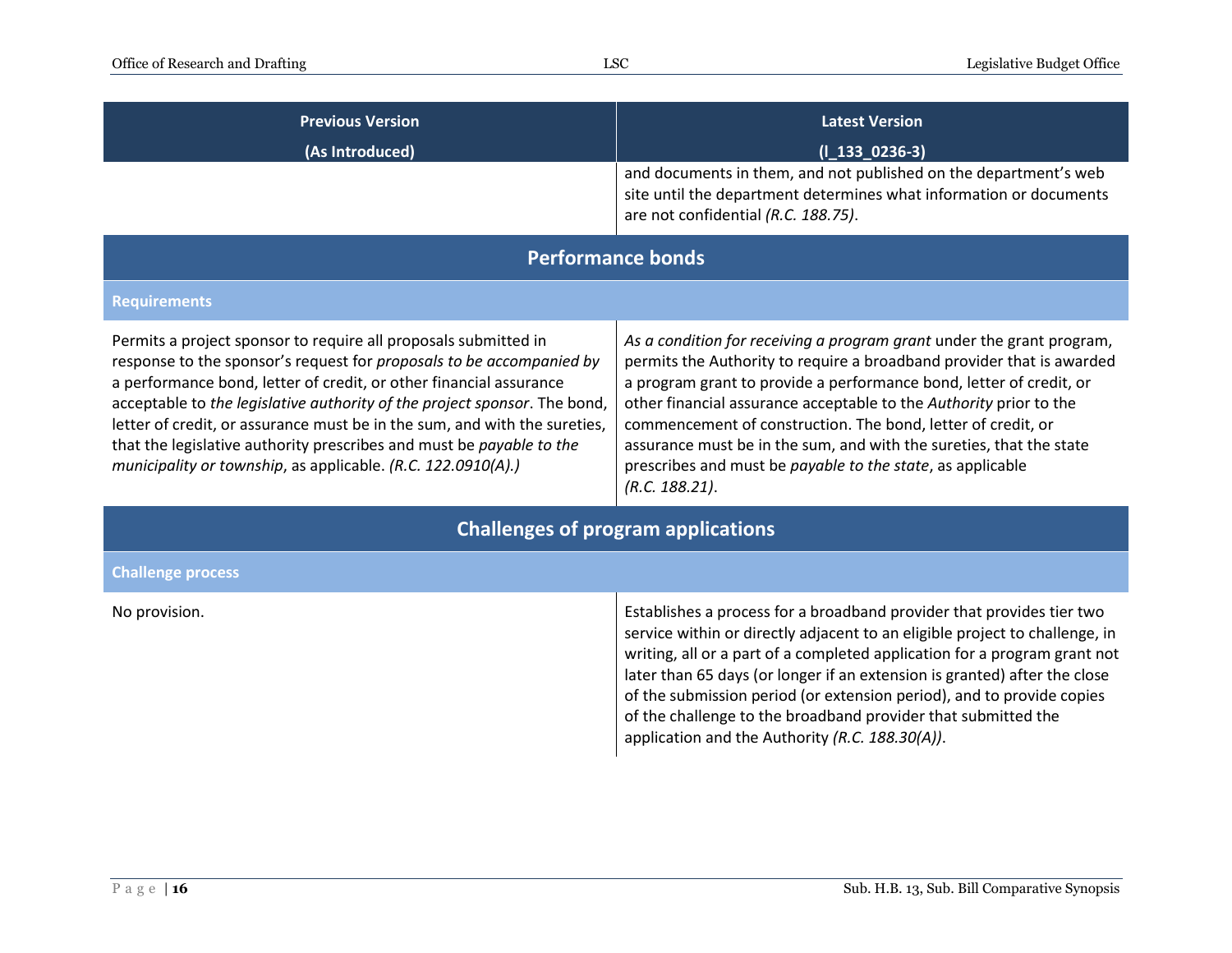| <b>Previous Version</b><br>(As Introduced)   | <b>Latest Version</b><br>$(I_133_0236-3)$                                                                                                                                                                                                                                                                                                                                                                                                                                                                                                                                                                                       |  |
|----------------------------------------------|---------------------------------------------------------------------------------------------------------------------------------------------------------------------------------------------------------------------------------------------------------------------------------------------------------------------------------------------------------------------------------------------------------------------------------------------------------------------------------------------------------------------------------------------------------------------------------------------------------------------------------|--|
| When challenge may be accepted               |                                                                                                                                                                                                                                                                                                                                                                                                                                                                                                                                                                                                                                 |  |
| No provision.                                | Specifies that no challenge to an application may be accepted before<br>the completed application is published on the Department's website<br>(R.C. 188.30(B)).                                                                                                                                                                                                                                                                                                                                                                                                                                                                 |  |
| <b>Requirements for successful challenge</b> |                                                                                                                                                                                                                                                                                                                                                                                                                                                                                                                                                                                                                                 |  |
| No provision.                                | Specifies for a challenge to succeed, a broadband provider must<br>provide sufficient evidence to the Department demonstrating that all<br>or part of a project under an application is ineligible for a grant and<br>must at a minimum include (1) sufficient evidence disputing the<br>application's notarized letter of intent that the eligible project contains<br>unserved or tier one areas, (2) sufficient evidence listed in the bill<br>attesting to the challenging provider's existing or planned offering of<br>tier two service for residential addresses that are part of the eligible<br>project (R.C. 188.31). |  |
| <b>Authority review of challenge</b>         |                                                                                                                                                                                                                                                                                                                                                                                                                                                                                                                                                                                                                                 |  |
| <b>Authority action and timing</b>           |                                                                                                                                                                                                                                                                                                                                                                                                                                                                                                                                                                                                                                 |  |
| No provision.                                | Not later than 30 days after receipt of a challenge, the Authority may<br>suspend all or part of the application or reject the challenge, approve<br>the application, and proceed with the application process<br>(R.C. 188.33(A)).                                                                                                                                                                                                                                                                                                                                                                                             |  |
| <b>Notification of challenge decision</b>    |                                                                                                                                                                                                                                                                                                                                                                                                                                                                                                                                                                                                                                 |  |
| No provision.                                | Requires the Authority to notify the broadband provider that<br>submitted the application and the challenging broadband provider of<br>any Authority decisions by providing a copy of the decision by certified<br>mail or email (R.C. 188.33(C)).                                                                                                                                                                                                                                                                                                                                                                              |  |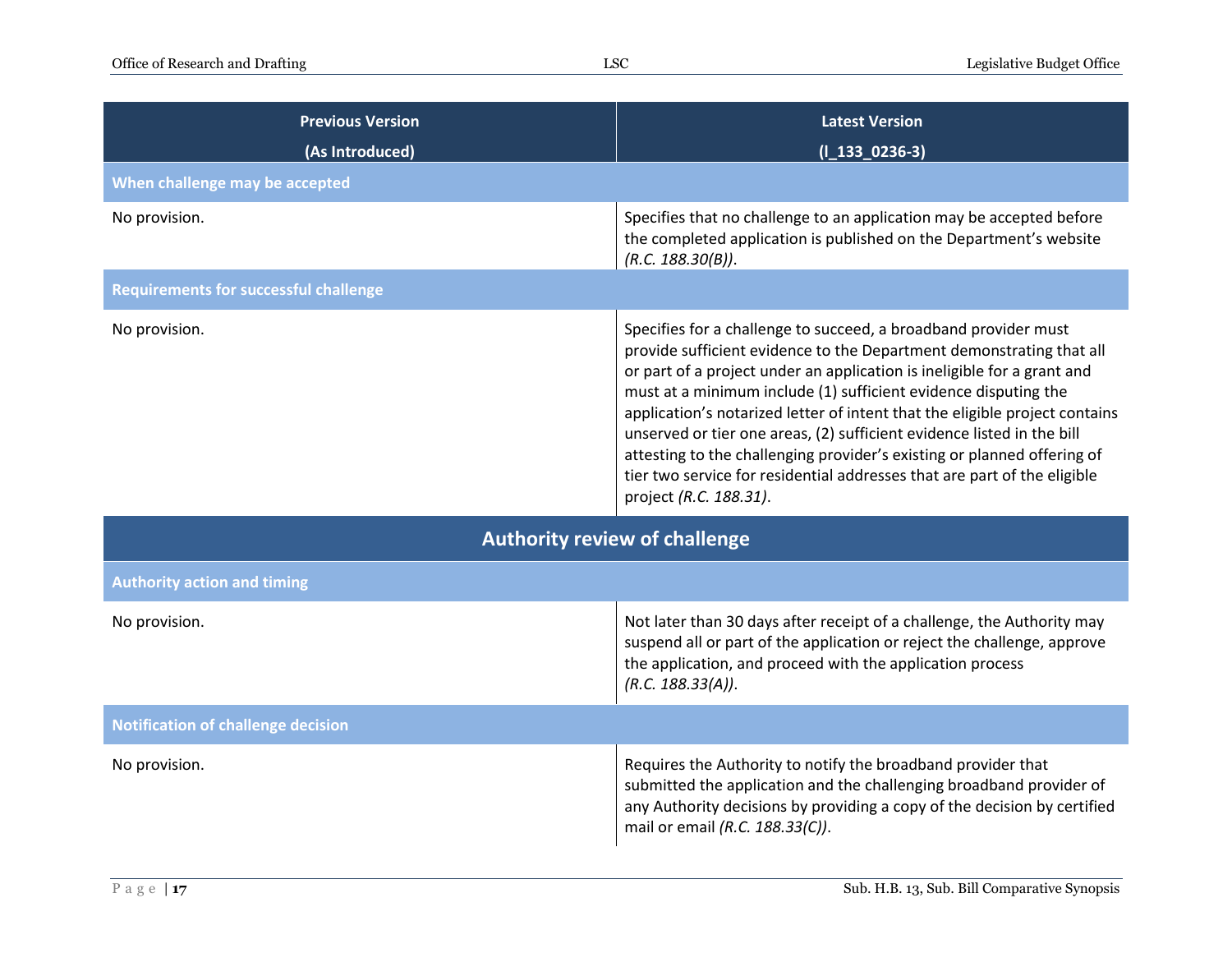| <b>Previous Version</b><br>(As Introduced)         | <b>Latest Version</b><br>$(I_133_0236-3)$                                                                                                                                                                                                                                                                                                                                                                                                                                                                |  |
|----------------------------------------------------|----------------------------------------------------------------------------------------------------------------------------------------------------------------------------------------------------------------------------------------------------------------------------------------------------------------------------------------------------------------------------------------------------------------------------------------------------------------------------------------------------------|--|
| Challenge status update published on website       |                                                                                                                                                                                                                                                                                                                                                                                                                                                                                                          |  |
| No provision.                                      | Requires the Authority to update the status of the application and<br>revised applications (with proprietary information and trade secrets<br>redacted) on the Department's website (R.C. 188.33(C) and 188.34(C)).                                                                                                                                                                                                                                                                                      |  |
| <b>Application revision after challenge</b>        |                                                                                                                                                                                                                                                                                                                                                                                                                                                                                                          |  |
| <b>Revision of application if challenge upheld</b> |                                                                                                                                                                                                                                                                                                                                                                                                                                                                                                          |  |
| No provision.                                      | Requires the Authority to allow a broadband provider that submitted<br>the application 14 days (unless an extension is granted for good cause<br>shown) to (1) revise and resubmit the application if the Authority<br>upholds all or part of a challenge made to the application and<br>(2) provide a copy of the revised application to the Authority and the<br>challenging broadband provider by certified mail or email or by<br>uploading it to the Department's website (R.C. 188.34(A) and (C)). |  |
| <b>Revision prohibition</b>                        |                                                                                                                                                                                                                                                                                                                                                                                                                                                                                                          |  |
| No provision.                                      | Prohibits the broadband provider that submitted the application from<br>revising the application's scope or impact or adding any new<br>residential addresses (R.C. 188.34(B)).                                                                                                                                                                                                                                                                                                                          |  |
| When application is considered withdrawn           |                                                                                                                                                                                                                                                                                                                                                                                                                                                                                                          |  |
| No provision.                                      | Specifies that failure to respond to an Authority notification or to<br>revise an application to the Authority's satisfaction is considered to be<br>a withdrawal of the application (R.C. 188.34(D)).                                                                                                                                                                                                                                                                                                   |  |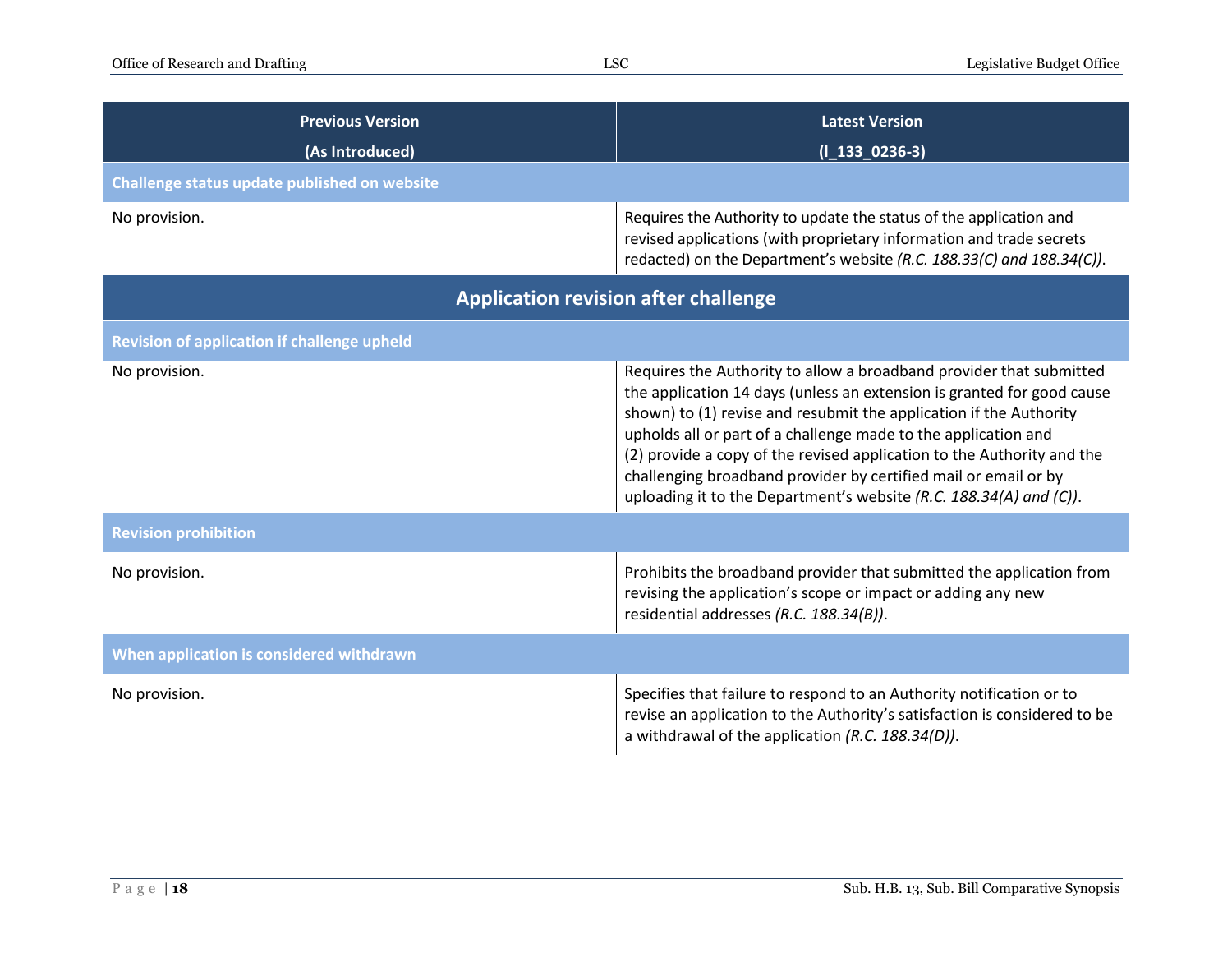| <b>Previous Version</b><br>(As Introduced)              | <b>Latest Version</b><br>$(I_133_0236-3)$                                                                                                                                                                                                                                                                                                                                                                                                   |
|---------------------------------------------------------|---------------------------------------------------------------------------------------------------------------------------------------------------------------------------------------------------------------------------------------------------------------------------------------------------------------------------------------------------------------------------------------------------------------------------------------------|
| Authority review of revised application                 |                                                                                                                                                                                                                                                                                                                                                                                                                                             |
| <b>Procedures for Authority review</b>                  |                                                                                                                                                                                                                                                                                                                                                                                                                                             |
| No provision.                                           | Requires the Authority to (1) review a revised application and accept it<br>or uphold the challenge to the application within 14 days of receipt of<br>the revised application, (2) provide a copy of its decision to the<br>broadband provider that submitted the application and the challenging<br>broadband provider by certified mail or email, and update the status of<br>the application on the Department's website (R.C. 188.35). |
| <b>Authority final decision</b>                         |                                                                                                                                                                                                                                                                                                                                                                                                                                             |
| No provision.                                           | Specifies that an Authority decision regarding a revised application is<br>final and prohibits further challenges to the revised application<br>(R.C. 188.35).                                                                                                                                                                                                                                                                              |
| Remedies upon failure of challenging broadband provider |                                                                                                                                                                                                                                                                                                                                                                                                                                             |
| No provision.                                           | Specifies that, after a challenge is upheld, a challenging provider that<br>fails to provide tier two service as described in the challenge, in<br>addition to being subject to other remedies available under the law,<br>may be required to:<br>Pay to the Department the amount of the original broadband<br>funding gap for the challenged application;<br>Comply with the requirements of any other penalties                          |
|                                                         | prescribed by rule by the Department and imposed after<br>consultation with the Authority.<br>(R.C. 188.36.)                                                                                                                                                                                                                                                                                                                                |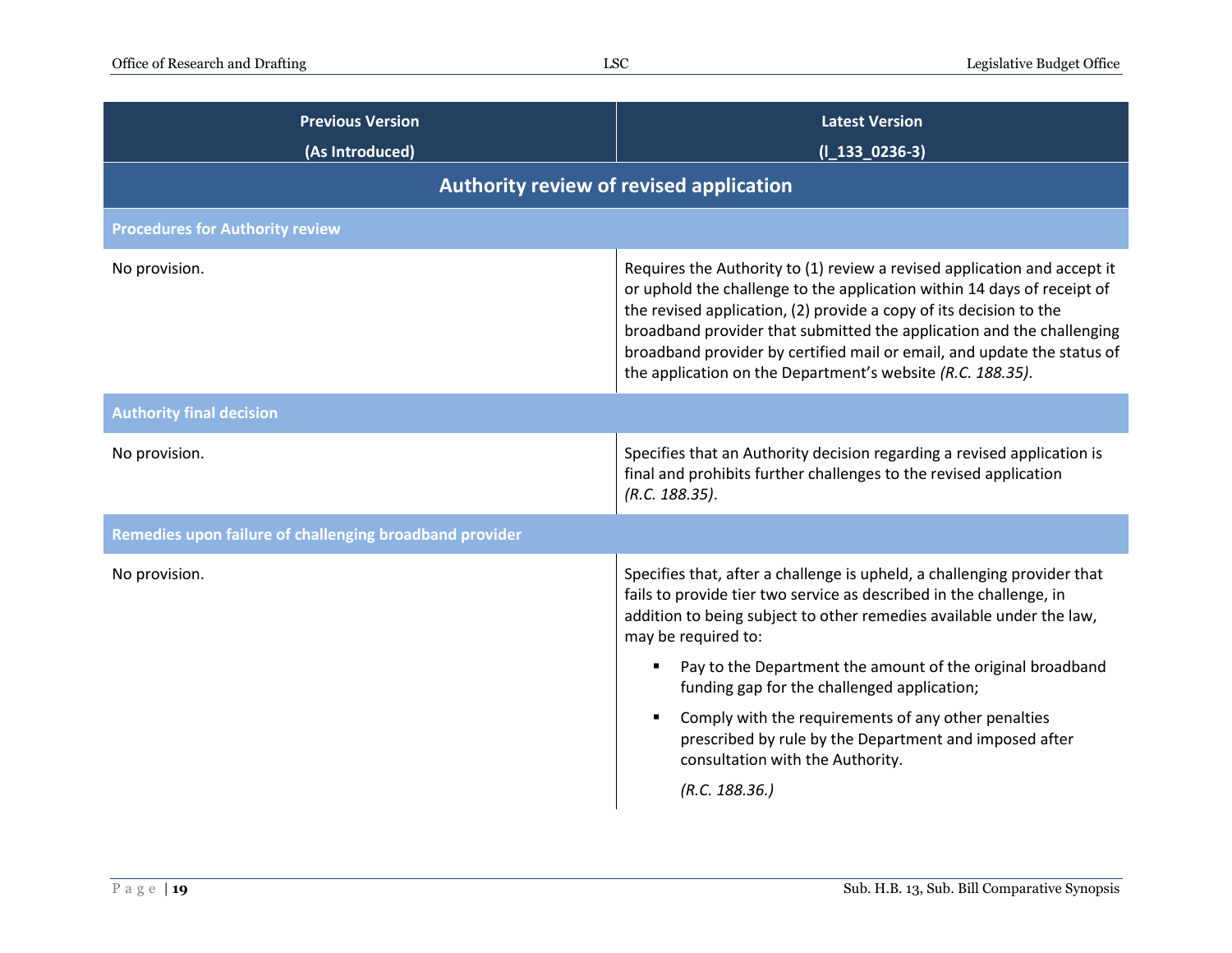| <b>Previous Version</b><br>(As Introduced)            | <b>Latest Version</b><br>$(I_133_0236-3)$                                                                                                                                                                                                                                                                                                                                                                                                                                                                                                                                                                                                                                                                                                                                                                                                                                                   |  |
|-------------------------------------------------------|---------------------------------------------------------------------------------------------------------------------------------------------------------------------------------------------------------------------------------------------------------------------------------------------------------------------------------------------------------------------------------------------------------------------------------------------------------------------------------------------------------------------------------------------------------------------------------------------------------------------------------------------------------------------------------------------------------------------------------------------------------------------------------------------------------------------------------------------------------------------------------------------|--|
|                                                       | <b>Application scoring system</b>                                                                                                                                                                                                                                                                                                                                                                                                                                                                                                                                                                                                                                                                                                                                                                                                                                                           |  |
| <b>Establishment of weighted scoring system</b>       |                                                                                                                                                                                                                                                                                                                                                                                                                                                                                                                                                                                                                                                                                                                                                                                                                                                                                             |  |
| No provision.                                         | Requires the Department, in consultation with the Authority, to<br>establish a weighted scoring system to evaluate and select applications<br>for program grants and to make the scoring system available on the<br>Department's website at least 30 days before the beginning of an<br>application submission period (R.C. 188.40).                                                                                                                                                                                                                                                                                                                                                                                                                                                                                                                                                        |  |
| <b>Weighted factors for prioritizing applications</b> |                                                                                                                                                                                                                                                                                                                                                                                                                                                                                                                                                                                                                                                                                                                                                                                                                                                                                             |  |
| No provision.                                         | Specifies that the scoring system must prioritize applications according<br>to six factors listed in order from highest to lowest weight as follows:<br>(1) eligible projects in unserved areas, rather than tier one areas,<br>(2) eligible projects located within distressed areas, (3) eligible projects<br>that are receiving or have been approved to receive any financial or in-<br>kind contributions toward the broadband funding gap listed in the<br>application, (4) eligible projects that will use state rights-of-way or<br>require public facility pole attachments/conduit space usage,<br>(5) eligible projects based on proposed upstream and downstream<br>speeds and scalability of the tier two service to higher speeds, and<br>(6) eligible projects based on various factors relating to provider<br>experience, deployment issues, and funding (R.C. 188.41(A)). |  |
| <b>Additional factors to consider</b>                 |                                                                                                                                                                                                                                                                                                                                                                                                                                                                                                                                                                                                                                                                                                                                                                                                                                                                                             |  |
| No provision.                                         | Allows the Authority to consider, after the weighted factors, any other<br>factors that it determines reasonable, appropriate, and consistent with<br>facilitating the economic deployment of tier two service to unserved or<br>tier one areas (R.C. $188.41(B)$ ).                                                                                                                                                                                                                                                                                                                                                                                                                                                                                                                                                                                                                        |  |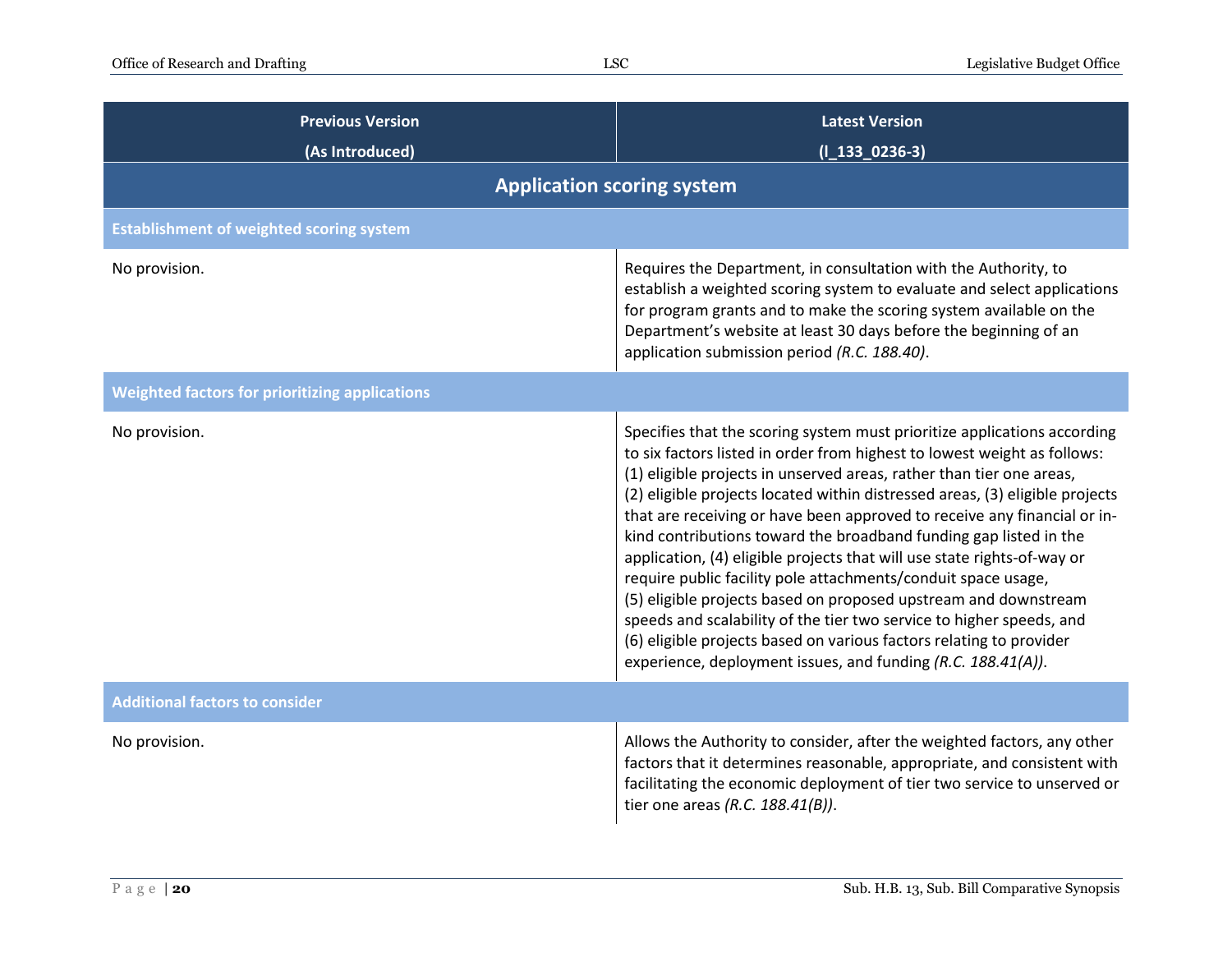| <b>Previous Version</b><br>(As Introduced) | <b>Latest Version</b><br>$(I_133_0236-3)$                                                                                                                                                                                                                                                                                                                                                                                                                                                                                     |
|--------------------------------------------|-------------------------------------------------------------------------------------------------------------------------------------------------------------------------------------------------------------------------------------------------------------------------------------------------------------------------------------------------------------------------------------------------------------------------------------------------------------------------------------------------------------------------------|
| <b>Factors that may not be considered</b>  |                                                                                                                                                                                                                                                                                                                                                                                                                                                                                                                               |
| No provision.                              | Prohibits the Authority, when awarding program grants, from<br>considering (1) proposed project conditions that require open access<br>networks or that establish a specific rate, service, or other obligation<br>not specified in the grant program or (2) factors that would constrain<br>the broadband provider that receives a grant from offering or<br>providing tier two service in the same manner as is offered by<br>broadband providers in other areas of Ohio without grant program<br>funding (R.C. 188.43(B)). |
| <b>Program grant awards</b>                |                                                                                                                                                                                                                                                                                                                                                                                                                                                                                                                               |
| <b>Awarded by Authority</b>                |                                                                                                                                                                                                                                                                                                                                                                                                                                                                                                                               |
| No provision.                              | Requires the Authority to award program grants after (1) reviewing<br>applications the Department sends to it, (2) considering all regulatory<br>obligations under the law, and (3) basing the awards on the scoring<br>system established under the bill. Requires the Authority to notify the<br>broadband providers that submitted applications upon making the<br>awards. (R.C. 188.43(A), (B), and (C).)                                                                                                                 |
| Program grant award disbursement           |                                                                                                                                                                                                                                                                                                                                                                                                                                                                                                                               |
| <b>Disbursement schedule</b>               |                                                                                                                                                                                                                                                                                                                                                                                                                                                                                                                               |
| No provision.                              | Requires the Department to disburse the program grants as follows:                                                                                                                                                                                                                                                                                                                                                                                                                                                            |
|                                            | A portion of the program grant, not to exceed 30%, must be<br>disbursed before construction of the project begins;                                                                                                                                                                                                                                                                                                                                                                                                            |
|                                            | A portion of the program grant, not to exceed 60%, must be<br>disbursed periodically over the course of construction of the                                                                                                                                                                                                                                                                                                                                                                                                   |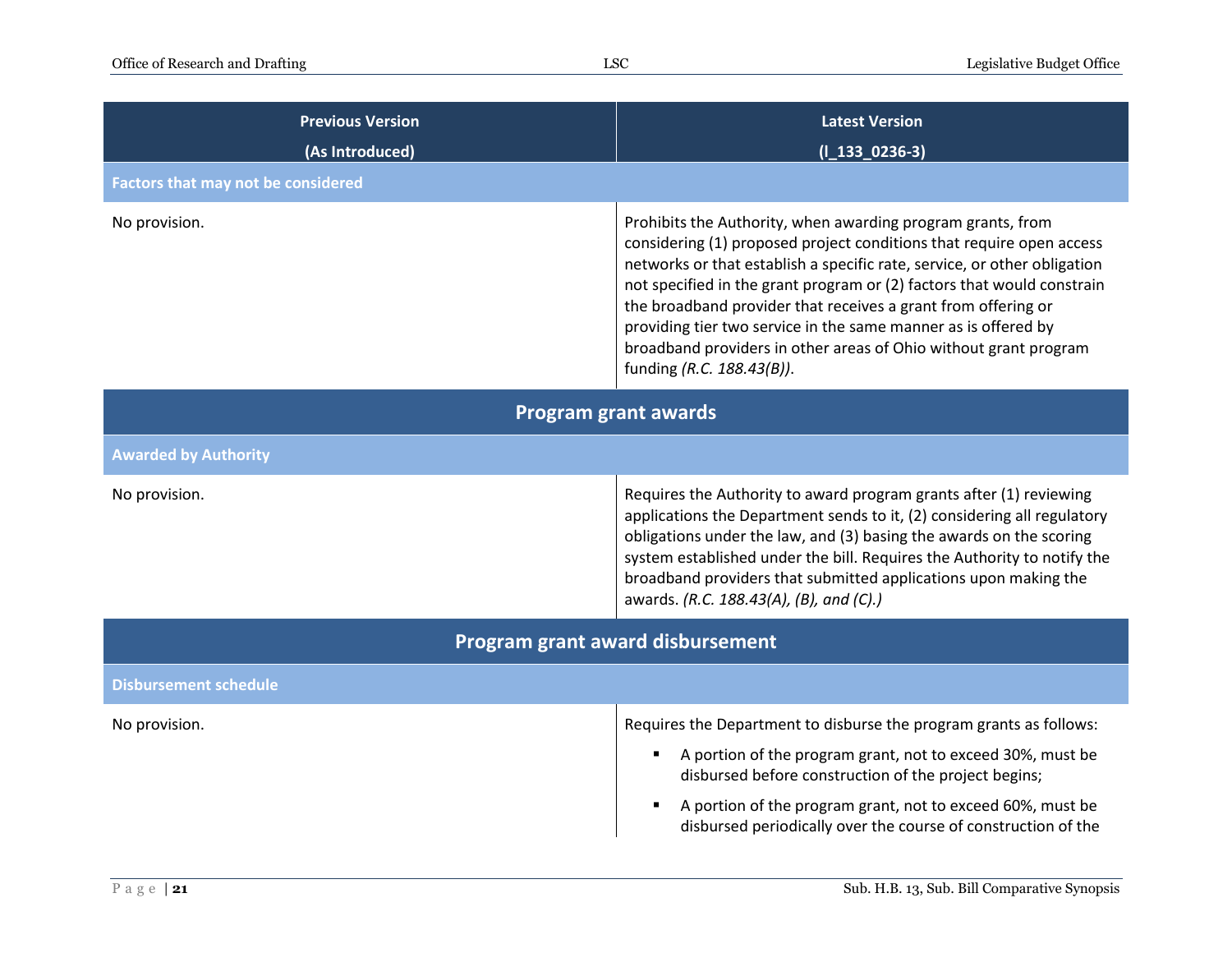| <b>Previous Version</b>                          | <b>Latest Version</b>                                                                                                                                                                                                                                                                                                                  |
|--------------------------------------------------|----------------------------------------------------------------------------------------------------------------------------------------------------------------------------------------------------------------------------------------------------------------------------------------------------------------------------------------|
| (As Introduced)                                  | $(I_133_0236-3)$                                                                                                                                                                                                                                                                                                                       |
|                                                  | eligible project as determined by Department rules;                                                                                                                                                                                                                                                                                    |
|                                                  | The remaining portion must be disbursed not later than 60<br>٠<br>days after the broadband provider notifies the Authority that it<br>has completed construction of the project.                                                                                                                                                       |
|                                                  | (R.C. 188.44.)                                                                                                                                                                                                                                                                                                                         |
| <b>Withholding of grant award payments</b>       |                                                                                                                                                                                                                                                                                                                                        |
| No provision.                                    | Permits the Department to withhold payments for failure to meet at<br>least the minimum speeds required under the bill until the speeds are<br>achieved (R.C. 188.45(C)).                                                                                                                                                              |
| Verification of broadband service speed          |                                                                                                                                                                                                                                                                                                                                        |
| Independent third-party speed verification tests |                                                                                                                                                                                                                                                                                                                                        |
| No provision.                                    | Permits the Department, through an independent third-party, to<br>conduct speed verification tests of an eligible project that receives a<br>program grant (R.C. 188.45(A)).                                                                                                                                                           |
| When speed verification tests occur              |                                                                                                                                                                                                                                                                                                                                        |
| No provision.                                    | Requires the tests to occur (1) after the construction is complete, but<br>prior to the final grant disbursement, to verify that tier two service is<br>being offered and (2) at any time during the reporting period, after<br>receiving a complaint concerning a residence that is part of the eligible<br>project (R.C. 188.45(A)). |
| <b>Frequency of speed verification tests</b>     |                                                                                                                                                                                                                                                                                                                                        |
| No provision.                                    | Requires verification tests to be conducted on at least two different<br>days and at two different times on each day (R.C. 188.45(B)).                                                                                                                                                                                                 |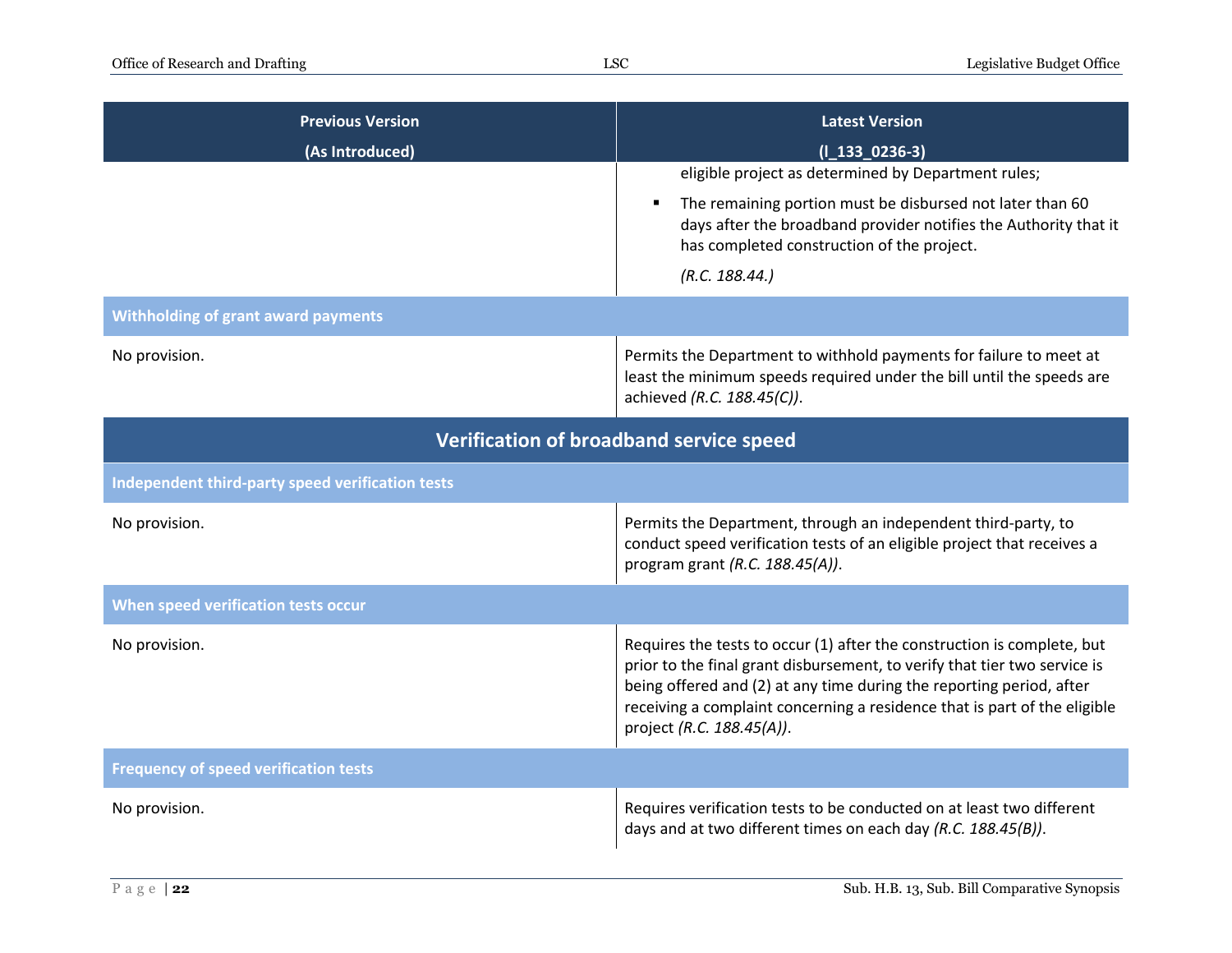| <b>Previous Version</b><br>(As Introduced)   | <b>Latest Version</b><br>$(I_133_0236-3)$                                                                                                                                                                                                                                                                                                                                                                        |
|----------------------------------------------|------------------------------------------------------------------------------------------------------------------------------------------------------------------------------------------------------------------------------------------------------------------------------------------------------------------------------------------------------------------------------------------------------------------|
|                                              | <b>Program noncompliance</b>                                                                                                                                                                                                                                                                                                                                                                                     |
| <b>Notification of noncompliance</b>         |                                                                                                                                                                                                                                                                                                                                                                                                                  |
| No provision.                                | Requires the Department to notify a broadband provider that has been<br>awarded a program grant if the provider has not complied with<br>program requirements and to provide an opportunity to explain or<br>cure the noncompliance (R.C. 188.46).                                                                                                                                                               |
| <b>Refunds required due to noncompliance</b> |                                                                                                                                                                                                                                                                                                                                                                                                                  |
| No provision.                                | Permits the Department to require a broadband provider to refund:<br>An amount equal to, all or a portion of, the program grant<br>amount award as determined by the Department;<br>To the appropriate municipal corporation, county, or<br>township, the entire amount of general revenue funds or other<br>discretionary funds that they contributed toward the<br>broadband funding gap.<br>(R.C. 188.46(B).) |
| <b>Deadline for refund payment</b>           |                                                                                                                                                                                                                                                                                                                                                                                                                  |
| No provision.                                | Requires the broadband provider to pay a required refund for<br>noncompliance or failure to explain or cure the noncompliance not<br>more than 30 days after the Department requires the refund to be<br>made (R.C. 188.46(C)).                                                                                                                                                                                  |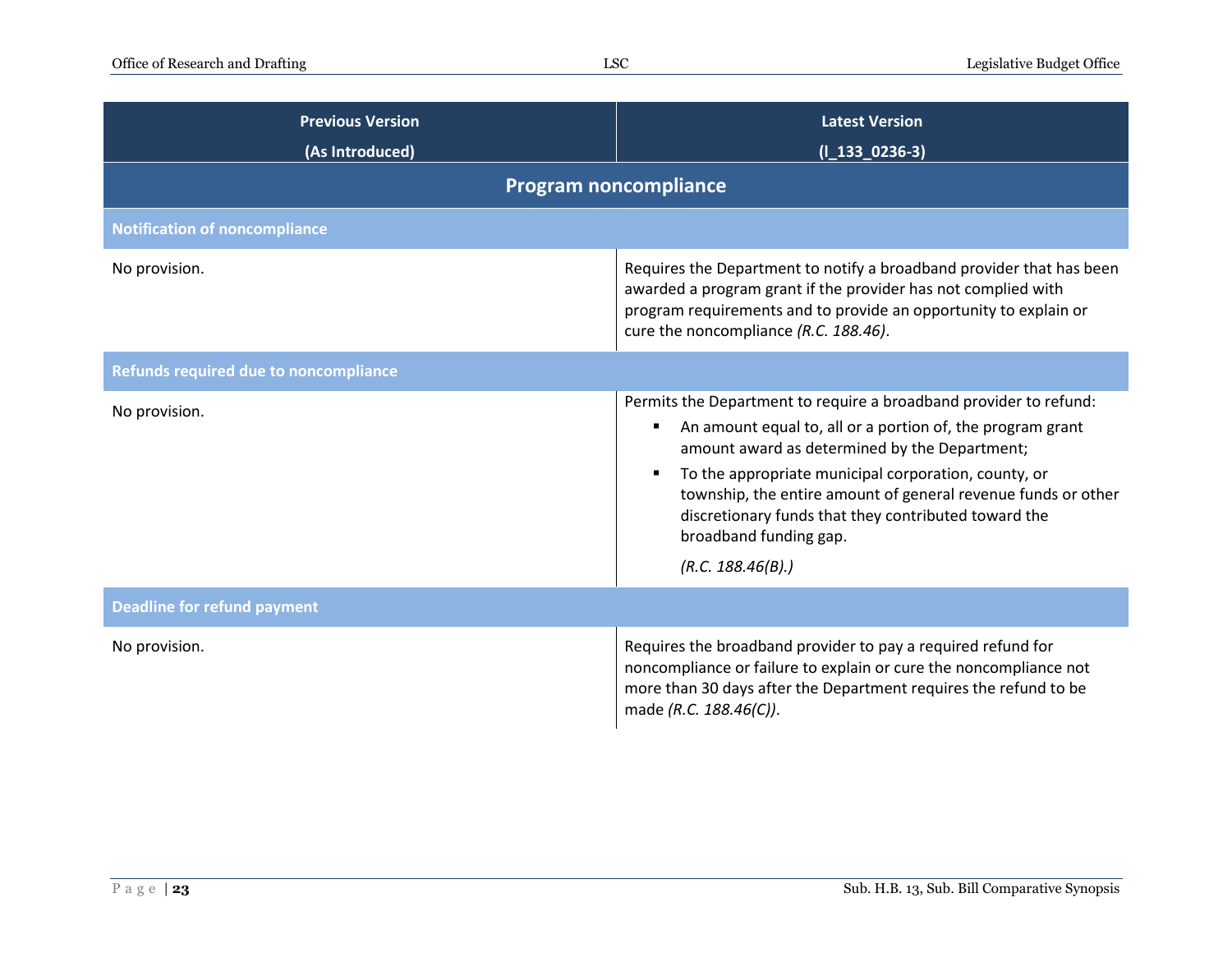| <b>Previous Version</b><br>(As Introduced)                       | <b>Latest Version</b><br>$(I_133_0236-3)$                                                                                                                                                                                                                                                                                                                                                             |
|------------------------------------------------------------------|-------------------------------------------------------------------------------------------------------------------------------------------------------------------------------------------------------------------------------------------------------------------------------------------------------------------------------------------------------------------------------------------------------|
| County requests for solicitations for broadband providers        |                                                                                                                                                                                                                                                                                                                                                                                                       |
| <b>Resolution to request solicitation of broadband providers</b> |                                                                                                                                                                                                                                                                                                                                                                                                       |
| No provision.                                                    | Permits a board of county commissioners, upon adoption of a<br>resolution, to request the Department to solicit applications from<br>broadband providers for program grants under the grant program for<br>eligible projects in the municipal corporations and townships of the<br>county (R.C. 188.50).                                                                                              |
| <b>Solicitation request requirements</b>                         |                                                                                                                                                                                                                                                                                                                                                                                                       |
| No provision.                                                    | Requires a solicitation request to identify, to the extent possible, the<br>residential addresses in unserved or tier one areas of the county, to<br>provide a point of contact at the county, municipal corporations, and<br>townships where the addresses are located, and to include any<br>relevant information, documents, or materials that may be helpful for<br>an application (R.C. 188.50). |
| <b>Department response to solicitation request</b>               |                                                                                                                                                                                                                                                                                                                                                                                                       |
| No provision.                                                    | Requires the Department to (1) solicit, on behalf of the county,<br>applications for program grants under the grant program and (2) not later<br>than seven days after receiving the request, make the request, and<br>accompanying information, available for review on the Department's<br>website for a period not longer than two years (R.C. 188.51).                                            |
| <b>Program compliance required</b>                               |                                                                                                                                                                                                                                                                                                                                                                                                       |
| No provision.                                                    | Requires an application for a program grant made in response to a<br>request to fully comply with all of the grant program requirements and<br>specifies that nothing in a county request may be construed as<br>providing relief from compliance with any grant program requirement<br>(R.C. 188.53).                                                                                                |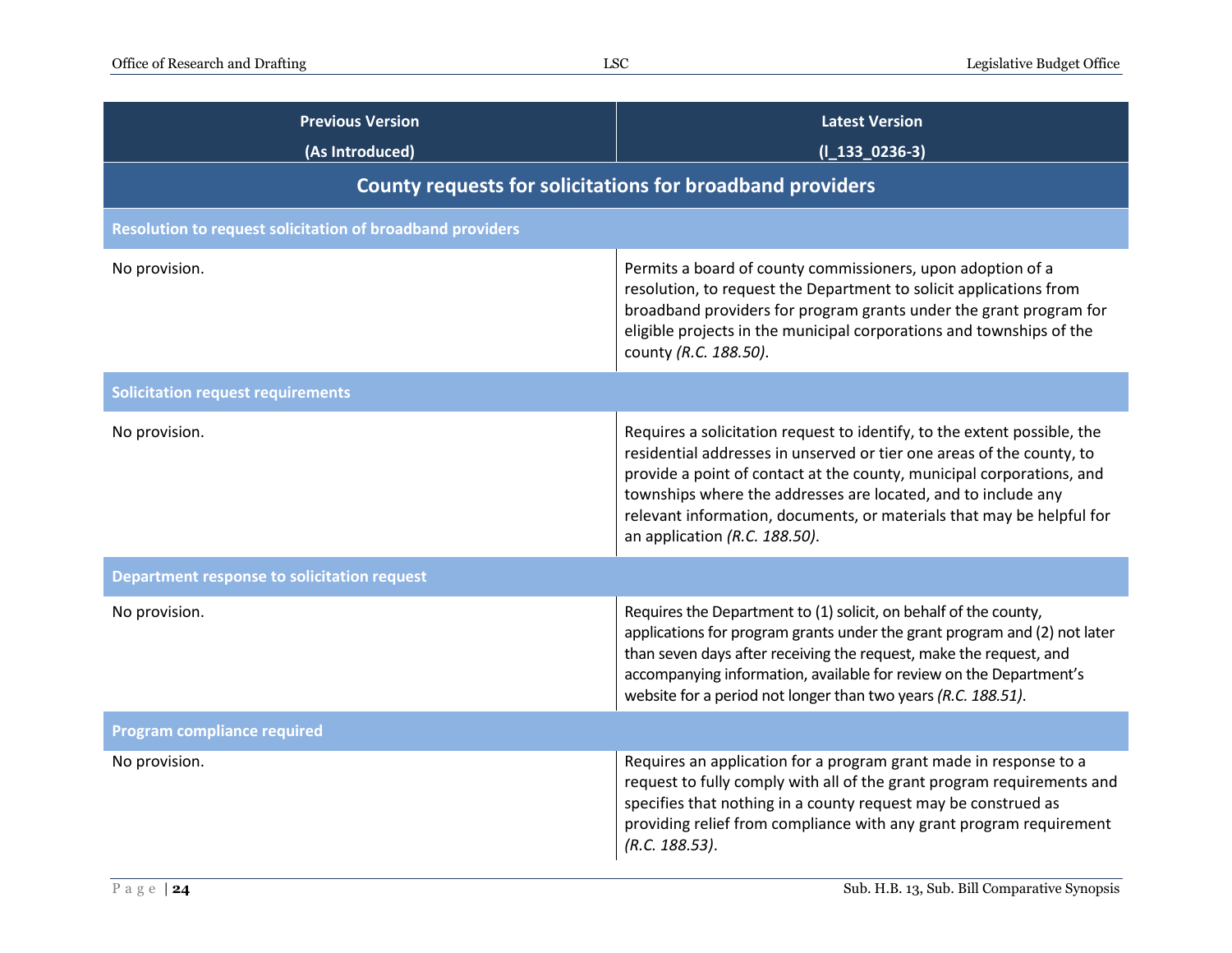| <b>Previous Version</b><br>(As Introduced)             | <b>Latest Version</b><br>$(I_133_0236-3)$                                                                                                                                                                                                                                                                                                                                                                                                                                                   |  |
|--------------------------------------------------------|---------------------------------------------------------------------------------------------------------------------------------------------------------------------------------------------------------------------------------------------------------------------------------------------------------------------------------------------------------------------------------------------------------------------------------------------------------------------------------------------|--|
| <b>No Department liability</b>                         |                                                                                                                                                                                                                                                                                                                                                                                                                                                                                             |  |
| No provision.                                          | Specifies that the Department is not responsible for any failure by a<br>broadband provider to respond to a request made by the Department<br>or to submit an application (R.C. 188.55).                                                                                                                                                                                                                                                                                                    |  |
| <b>Broadband provider grant award progress reports</b> |                                                                                                                                                                                                                                                                                                                                                                                                                                                                                             |  |
| <b>Annual report</b>                                   |                                                                                                                                                                                                                                                                                                                                                                                                                                                                                             |  |
| No provision.                                          | Requires each broadband provider that receives a program grant to<br>submit an annual progress report on the status of the deployment of<br>the broadband network for which the program grant was made<br>(R.C. 188.70(A)).                                                                                                                                                                                                                                                                 |  |
| <b>Report due date</b>                                 |                                                                                                                                                                                                                                                                                                                                                                                                                                                                                             |  |
| No provision.                                          | Requires the broadband provider to submit an operational report with<br>the Department not later than 60 days after the project's completion<br>and annually for another four years (R.C. 188.70(B)).                                                                                                                                                                                                                                                                                       |  |
| <b>Report contents</b>                                 |                                                                                                                                                                                                                                                                                                                                                                                                                                                                                             |  |
| No provision.                                          | Requires broadband provider reports to include an account of how<br>program grant funds have been used, the progress toward fulfilling the<br>objectives for which the grant was awarded and, at minimum, to<br>include, for example, such information as the number of residences<br>that have access to tier two service as a result of the project, the<br>upstream and downstream speed of the broadband service provided,<br>and the average price of broadband service (R.C. 188.71). |  |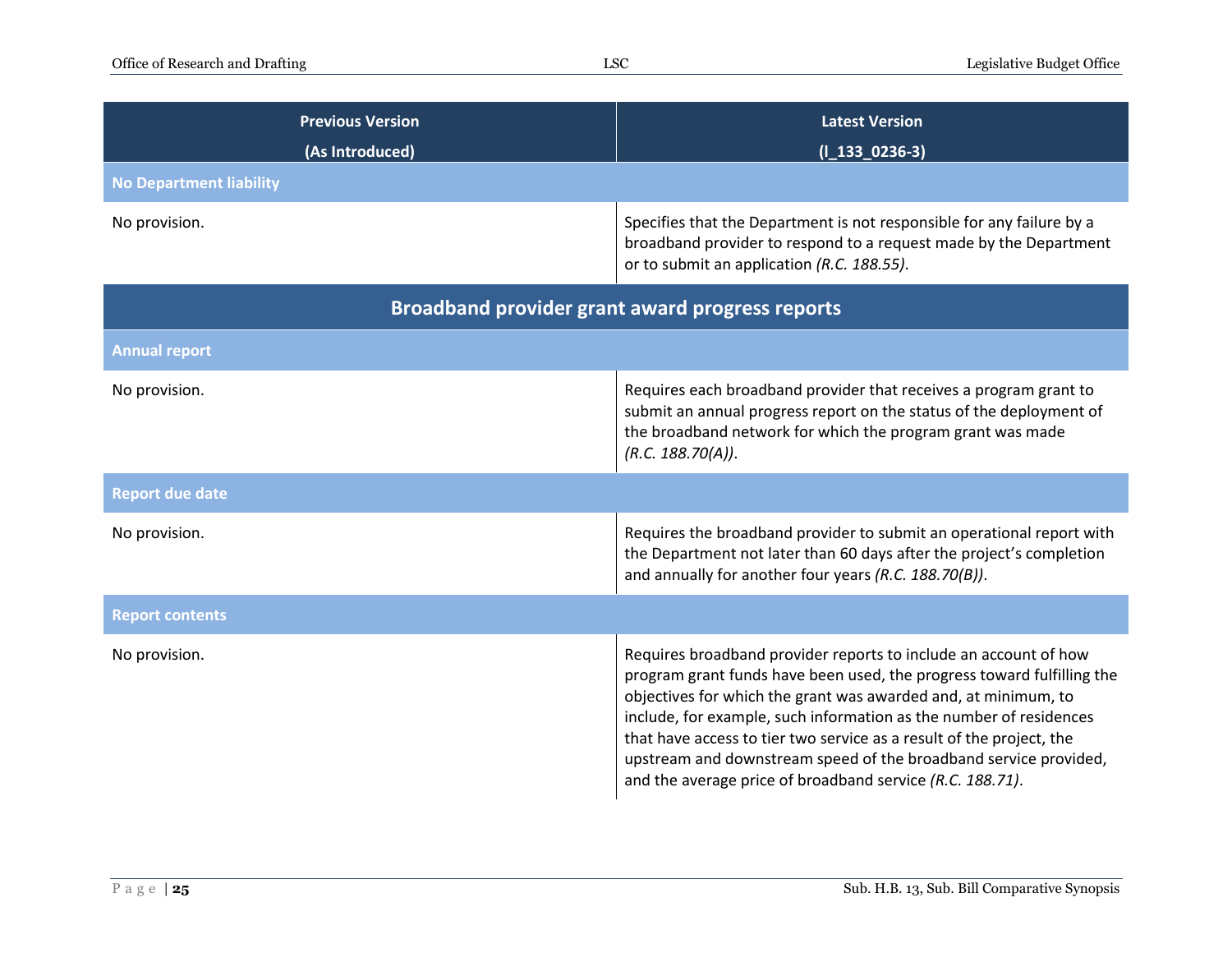| <b>Previous Version</b><br>(As Introduced)                                                                                                              | <b>Latest Version</b><br>$(I_133_0236-3)$                                                                                                                                                                                                                                                                                                                                                                                     |  |
|---------------------------------------------------------------------------------------------------------------------------------------------------------|-------------------------------------------------------------------------------------------------------------------------------------------------------------------------------------------------------------------------------------------------------------------------------------------------------------------------------------------------------------------------------------------------------------------------------|--|
| <b>Format and availability of reports</b>                                                                                                               |                                                                                                                                                                                                                                                                                                                                                                                                                               |  |
| No provision.                                                                                                                                           | Requires broadband provider reports to be in a Department prescribed<br>format and publicly available on the Department's website<br>(R.C. 188.71).                                                                                                                                                                                                                                                                           |  |
| Due dates set by Department                                                                                                                             |                                                                                                                                                                                                                                                                                                                                                                                                                               |  |
| No provision.                                                                                                                                           | Permits the Department to set report due dates for the broadband<br>provider reports and, for good cause shown, may grant due date<br>extensions (R.C. 188.73).                                                                                                                                                                                                                                                               |  |
| Annual grant program report                                                                                                                             |                                                                                                                                                                                                                                                                                                                                                                                                                               |  |
| Grant program report included in annual report                                                                                                          |                                                                                                                                                                                                                                                                                                                                                                                                                               |  |
| Requires DSA to include certain RBE Program information in its annual<br>report required under current law of all state departments<br>(R.C. 122.0927). | Requires the Authority to complete an annual report that evaluates<br>the grant program's success, includes certain program information and<br>the findings and recommendations that have been agreed to by a<br>majority of Authority members, and include the evaluation, findings,<br>and recommendations in its annual report required under current law<br>of all state departments (R.C. 188.10 and 188.76(A) and (B)). |  |
| <b>Website publication of report</b>                                                                                                                    |                                                                                                                                                                                                                                                                                                                                                                                                                               |  |
| No provision.                                                                                                                                           | Requires the report to be published on the Department's website<br>(R.C. 188.10 and 188.76(B)).                                                                                                                                                                                                                                                                                                                               |  |
| Prohibition against disclosure of confidential information                                                                                              |                                                                                                                                                                                                                                                                                                                                                                                                                               |  |
| No provision.                                                                                                                                           | Prohibits the Authority from disclosing any proprietary information or<br>trade secrets in the report (R.C. 188.10).                                                                                                                                                                                                                                                                                                          |  |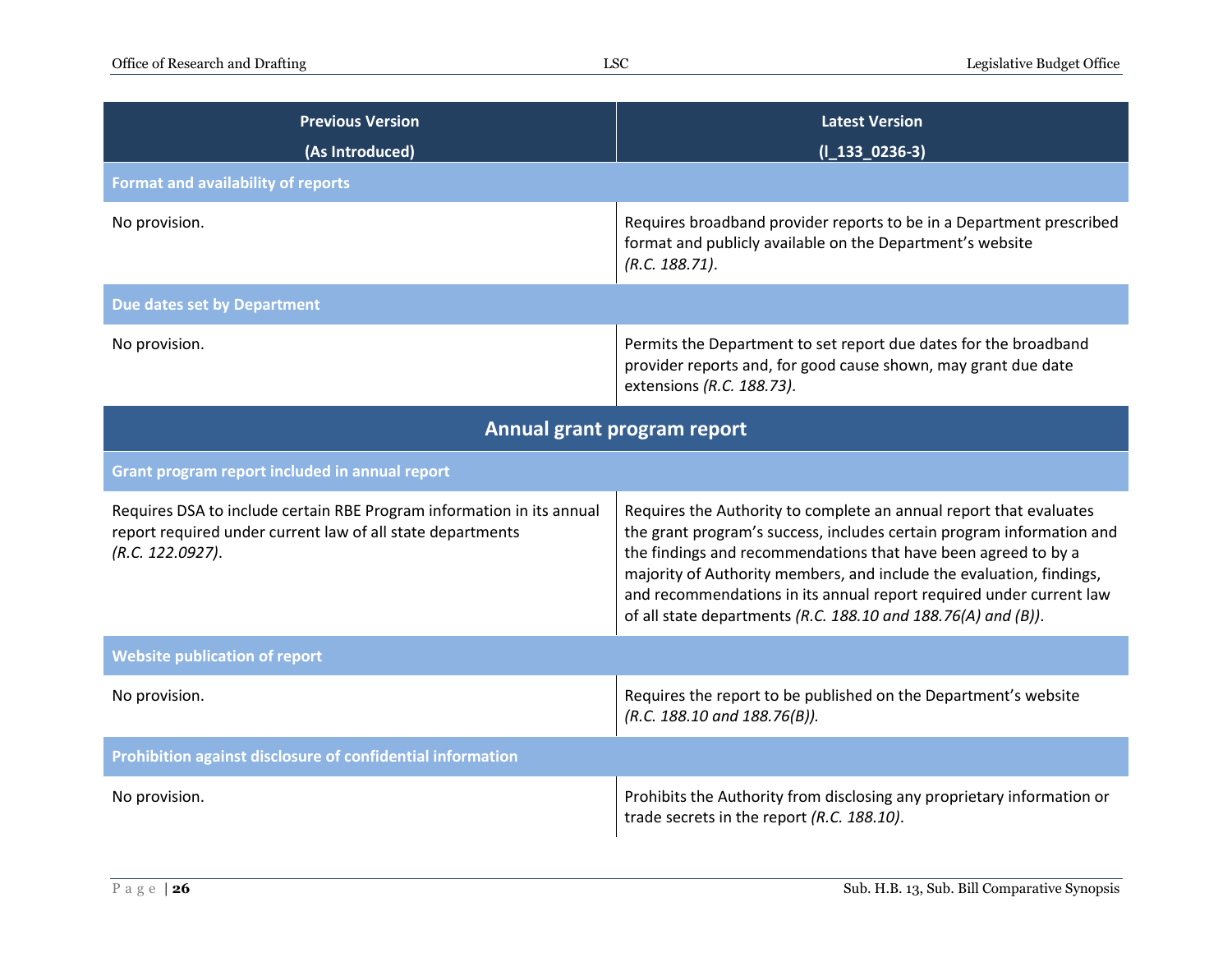| <b>Previous Version</b><br>(As Introduced)                                                                                                                                                                                                                      | <b>Latest Version</b><br>$(I_133_0236-3)$                                                                                                                                                                                                                                                                                                                                                                                                              |  |
|-----------------------------------------------------------------------------------------------------------------------------------------------------------------------------------------------------------------------------------------------------------------|--------------------------------------------------------------------------------------------------------------------------------------------------------------------------------------------------------------------------------------------------------------------------------------------------------------------------------------------------------------------------------------------------------------------------------------------------------|--|
| <b>Report recipients and due date</b>                                                                                                                                                                                                                           |                                                                                                                                                                                                                                                                                                                                                                                                                                                        |  |
| No provision.                                                                                                                                                                                                                                                   | Requires the Authority to provide the report annually to the Governor<br>and the General Assembly not later than December 1 each year<br>$(R.C. 188.10$ and $188.76(B)$ ).                                                                                                                                                                                                                                                                             |  |
| <b>Rules</b>                                                                                                                                                                                                                                                    |                                                                                                                                                                                                                                                                                                                                                                                                                                                        |  |
| <b>Requirement to adopt rules</b>                                                                                                                                                                                                                               |                                                                                                                                                                                                                                                                                                                                                                                                                                                        |  |
| Requires the DSA Director to adopt rules for the program, including<br>rules for an application form and application procedures<br>(R.C. 122.0929).                                                                                                             | Requires the Department to adopt rules for the grant program,<br>including rules for an application form and procedures for periodic<br>program grant disbursements (R.C. 188.77(A)).                                                                                                                                                                                                                                                                  |  |
| <b>Rules that may be adopted</b>                                                                                                                                                                                                                                |                                                                                                                                                                                                                                                                                                                                                                                                                                                        |  |
| Permits the Director to adopt rules (1) regarding what a program<br>application must include and (2) for determining under what<br>circumstances a project may be partially funded or funded on a basis<br>other than first-come, first-served (R.C. 122.0929). | Permits Department rules to include (1) additional application<br>requirements, (2) procedures for and circumstances under which<br>partial funding of applications is permitted, (3) procedures for<br>authority meetings, extension periods for applications and application<br>challenges, hearings, and opportunities for public comment, and<br>(4) procedures for county solicitations for broadband providers<br>$(R.C. 188.77(B)$ and $(C)$ ). |  |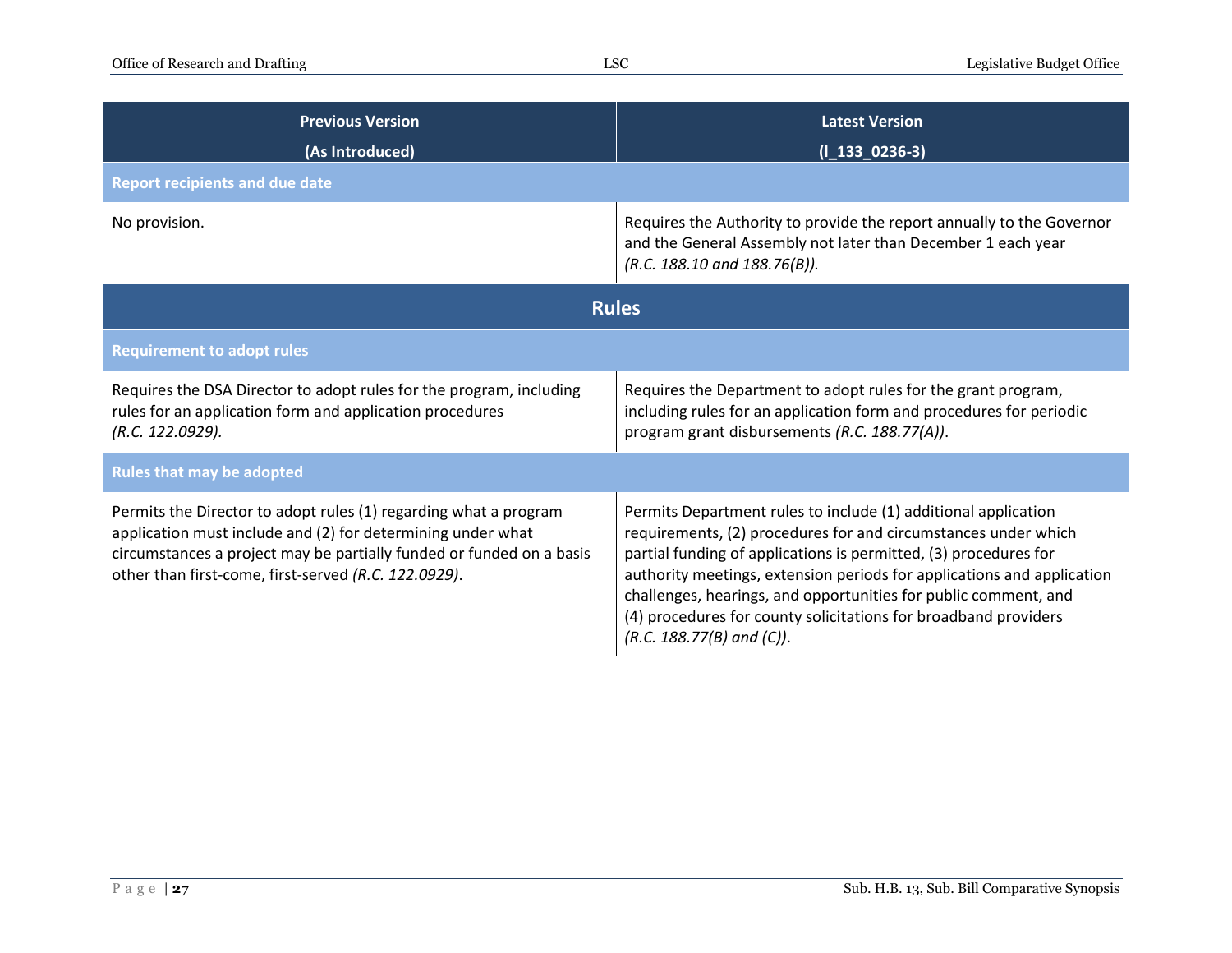| <b>Previous Version</b><br>(As Introduced)                                                                                                                                                                                                                                                                                                   | <b>Latest Version</b><br>$(I_133_0236-3)$                                                                                                                                                                                                                                                                                                |  |
|----------------------------------------------------------------------------------------------------------------------------------------------------------------------------------------------------------------------------------------------------------------------------------------------------------------------------------------------|------------------------------------------------------------------------------------------------------------------------------------------------------------------------------------------------------------------------------------------------------------------------------------------------------------------------------------------|--|
| Not subject to certain agency rulemaking laws                                                                                                                                                                                                                                                                                                |                                                                                                                                                                                                                                                                                                                                          |  |
| No provision.                                                                                                                                                                                                                                                                                                                                | Specifies that Department rules adopted under the bill are not subject<br>to certain provisions in Ohio agency rulemaking law in R.C. 121.95<br>$(R.C. 188.77(D)$ and $(E)$ ).                                                                                                                                                           |  |
| <b>Award funding</b>                                                                                                                                                                                                                                                                                                                         |                                                                                                                                                                                                                                                                                                                                          |  |
| <b>Grant cap</b>                                                                                                                                                                                                                                                                                                                             |                                                                                                                                                                                                                                                                                                                                          |  |
| Caps the cumulative total of all grants awarded for a biennium at<br>\$2 million (R.C. 122.093(A)).                                                                                                                                                                                                                                          | No provision.                                                                                                                                                                                                                                                                                                                            |  |
| <b>Appropriation amounts</b>                                                                                                                                                                                                                                                                                                                 |                                                                                                                                                                                                                                                                                                                                          |  |
| On July 1, 2019, or as soon as possible thereafter, transfers \$2 million<br>from unexpended, unencumbered cash identified by the Director of<br>Budget and Management, in consultation with the DSA Director, to the<br>Ohio Broadband Development Grant Fund. The transferred amounts<br>are appropriated for FY 2020. (Sections 3 and 4.) | On July 1, 2020, or as soon as possible thereafter, transfers \$20 million<br>from the Facilities Establishment Fund in the Development Services<br>Agency to the Ohio Residential Broadband Expansion Grant Program<br>Fund in the Department of Commerce. The transferred amounts are<br>appropriated for FY 2021. (Sections 4 and 5.) |  |
| <b>Ohio Residential Broadband Expansion Grant Program Fund</b>                                                                                                                                                                                                                                                                               |                                                                                                                                                                                                                                                                                                                                          |  |
| No provision.                                                                                                                                                                                                                                                                                                                                | Creates the Ohio Residential Broadband Expansion Grant Program<br>Fund in the state treasury to be used by the Department exclusively for<br>program grants (R.C. 188.37).                                                                                                                                                               |  |
| Access to electric cooperative easements                                                                                                                                                                                                                                                                                                     |                                                                                                                                                                                                                                                                                                                                          |  |
| No provision.                                                                                                                                                                                                                                                                                                                                | Expands the use of electric cooperative easements for the provision of<br>broadband service and creates a process for addressing damages to<br>servient estates (R.C. 188.80 to 188.95).                                                                                                                                                 |  |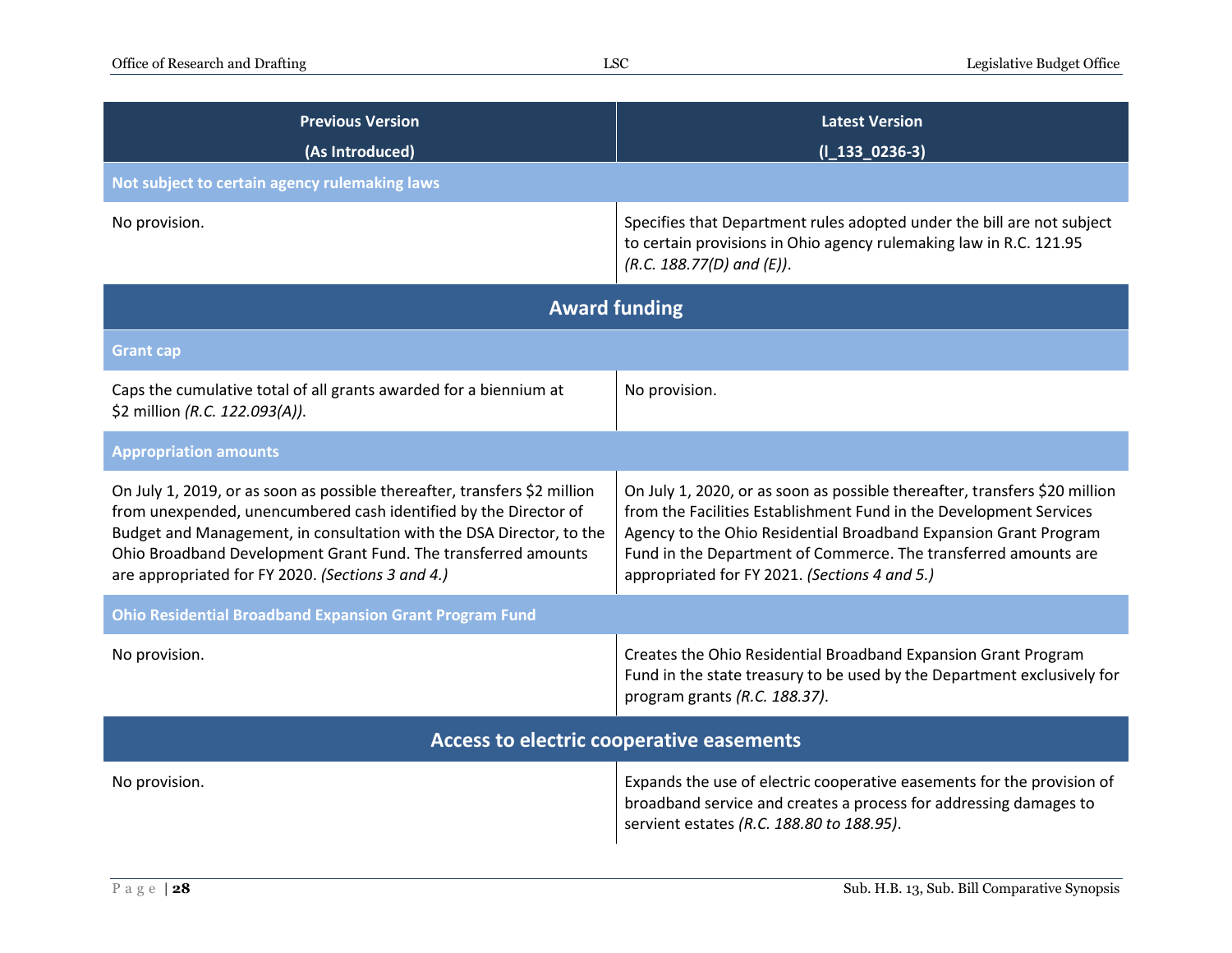| <b>Previous Version</b><br>(As Introduced)                                      | <b>Latest Version</b><br>$(I_133_0236-3)$                                                                                                                                                                                                                                                                                                                                                                                                                                                                                                                                                                                                                                                            |  |
|---------------------------------------------------------------------------------|------------------------------------------------------------------------------------------------------------------------------------------------------------------------------------------------------------------------------------------------------------------------------------------------------------------------------------------------------------------------------------------------------------------------------------------------------------------------------------------------------------------------------------------------------------------------------------------------------------------------------------------------------------------------------------------------------|--|
| Electric cooperative pole attachments                                           |                                                                                                                                                                                                                                                                                                                                                                                                                                                                                                                                                                                                                                                                                                      |  |
| No provision.                                                                   | Establishes a process for broadband providers, telecommunications<br>providers, video service providers, and wireless service providers<br>(defined as "providers" under the bill) to request access to electric<br>cooperatives' pole facilities (R.C. 4926.01 to 4926.47).                                                                                                                                                                                                                                                                                                                                                                                                                         |  |
| <b>Crossing railroad rights-of-way</b>                                          |                                                                                                                                                                                                                                                                                                                                                                                                                                                                                                                                                                                                                                                                                                      |  |
| No provision.                                                                   | Establishes a process for video service providers and telephone<br>companies (defined as providers under the bill) to use railroad rights-<br>of-way for a crossing, which is defined as the placement and use of any<br>provider facility over, under, or across a railroad right-of-way<br>(R.C. 4963.60 to 4963.6067).                                                                                                                                                                                                                                                                                                                                                                            |  |
| <b>Sales tax clarification</b>                                                  |                                                                                                                                                                                                                                                                                                                                                                                                                                                                                                                                                                                                                                                                                                      |  |
| Application of sales tax exemption to certain internet access and other service |                                                                                                                                                                                                                                                                                                                                                                                                                                                                                                                                                                                                                                                                                                      |  |
| No provision.                                                                   | Clarifies that exemption from the Ohio sales tax applies to sales to an<br>internet access service vendor for services or tangible personal<br>property and component parts used directly and primarily in creating,<br>distributing, provisioning, producing, conveying, monitoring, routing,<br>transmitting, receiving, switching, or recording telecommunications<br>service, mobile telecommunications service, internet access service, or<br>satellite broadcasting service. Updates and applies the same<br>exemption provisions for telecommunications service vendors, mobile<br>telecommunications service vendors, and satellite broadcasting service<br>vendors. (R.C. 5739.02(B)(34).) |  |